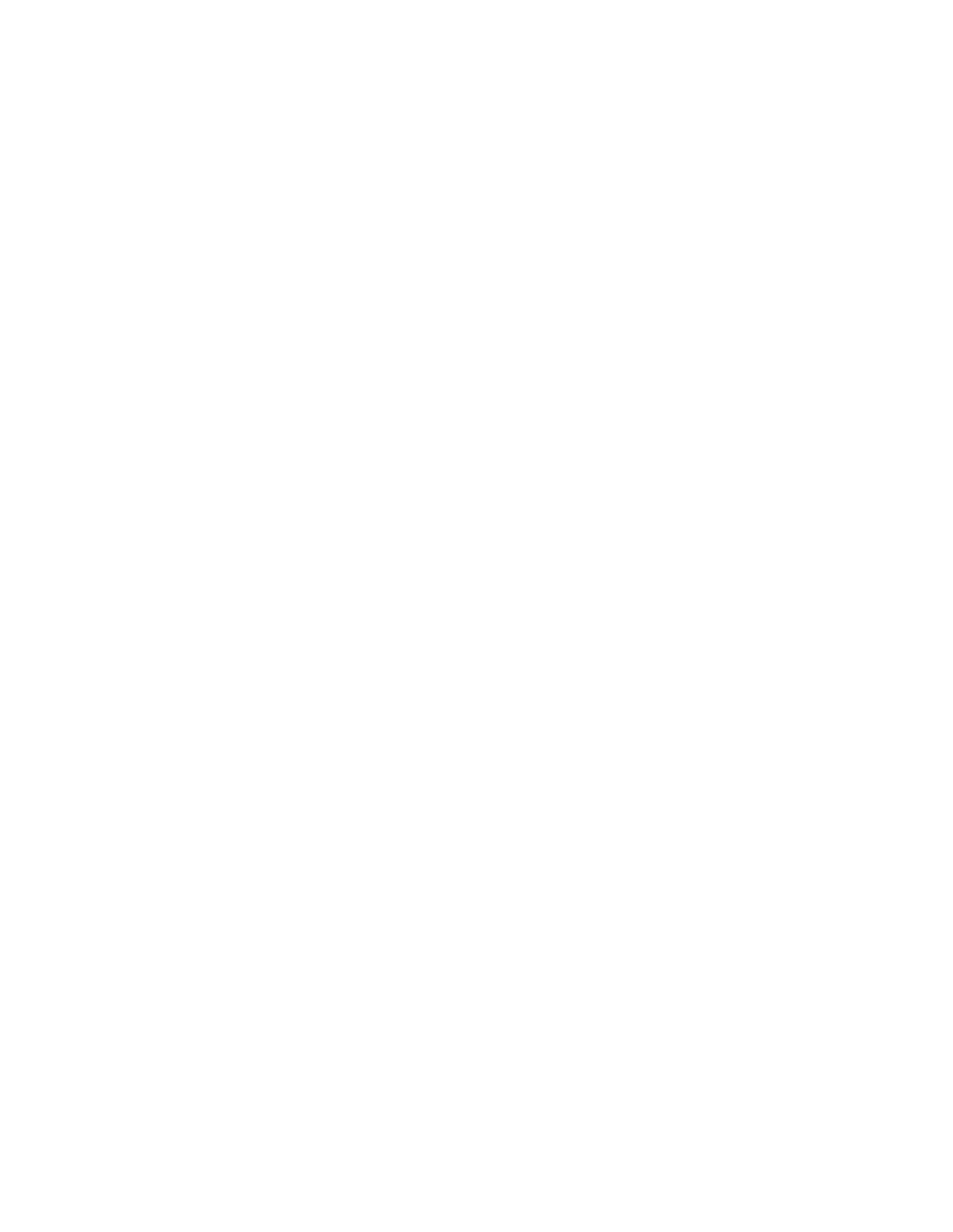# **CM316 Dual Serial Port utilityModule User's Manual**



**RTD Embedded Technologies, INC.**

103 Innovation Blvd. State College, PA 16803-0906

Phone: +1-814-234-8087 FAX: +1-814-234-5218

E-mail sales@rtd.com techsupport@rtd.com

web site http://www.rtd.com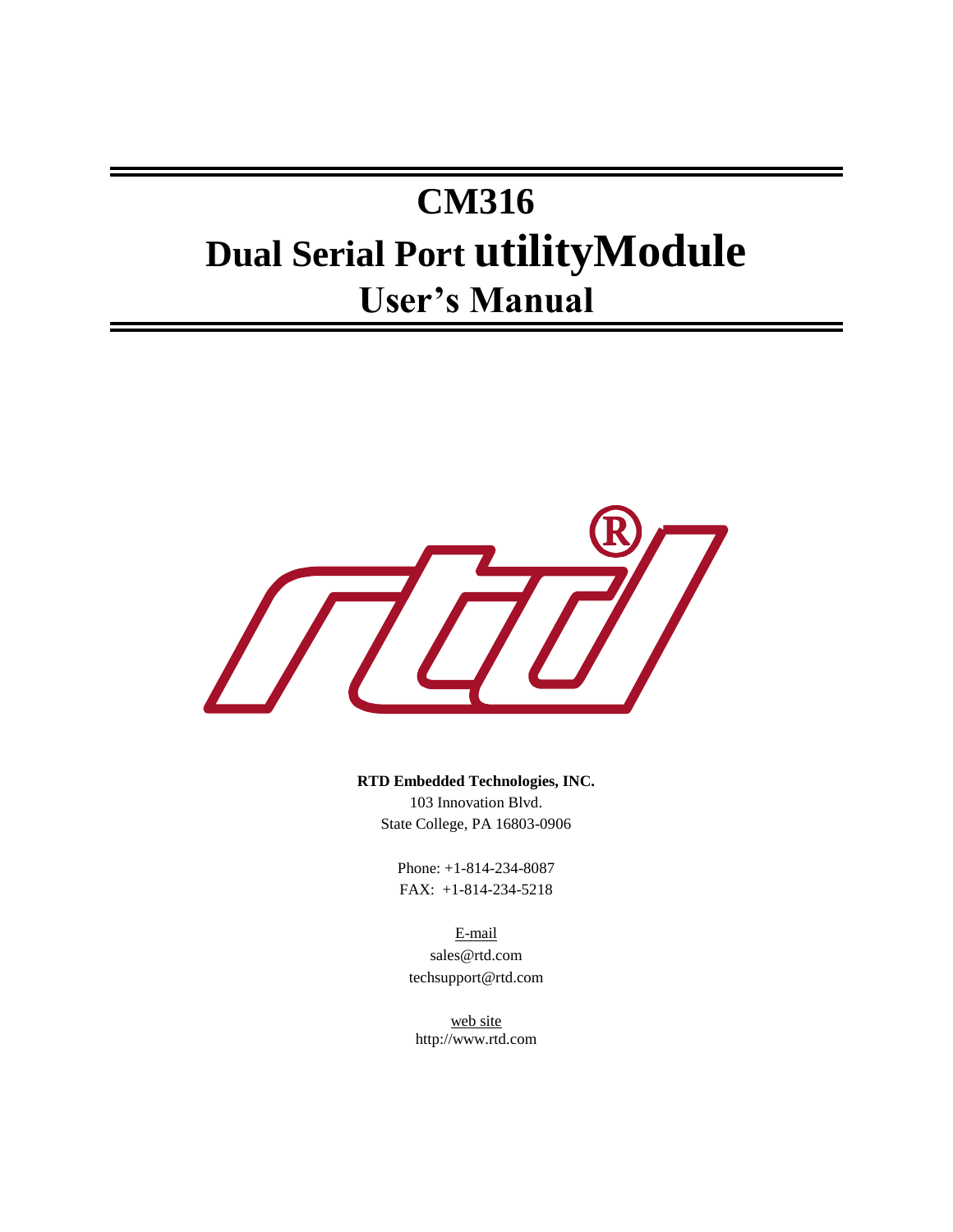| 6/7/2001  | Initial release.                       | Rev A            |
|-----------|----------------------------------------|------------------|
| 1/28/2015 | Corrected Table 11 Termination Jumpers | Rev <sub>B</sub> |

Published by:

RTD Embedded Technologies, Inc. 103 Innovation Blvd. State College, PA 16803-0906

Copyright 1999 - 2015 by RTD Embedded Technologies, Inc. All rights reserved Printed in U.S.A.

The RTD Logo is a registered trademark of RTD Embedded Technologies. cpuModule and utilityModule are trademarks of RTD Embedded Technologies. PhoenixPICO and PheonixPICO BIOS are trademarks of Phoenix Technologies Ltd. PS/2, PC/XT, PC/AT and IBM are trademarks of International Business Machines Inc. MS-DOS, Windows, Windows 95, Windows 98 and Windows NT are trademarks of Microsoft Corp. PC/104 is a registered trademark of PC/104 Consortium. All other trademarks appearing in this document are the property of their respective owners.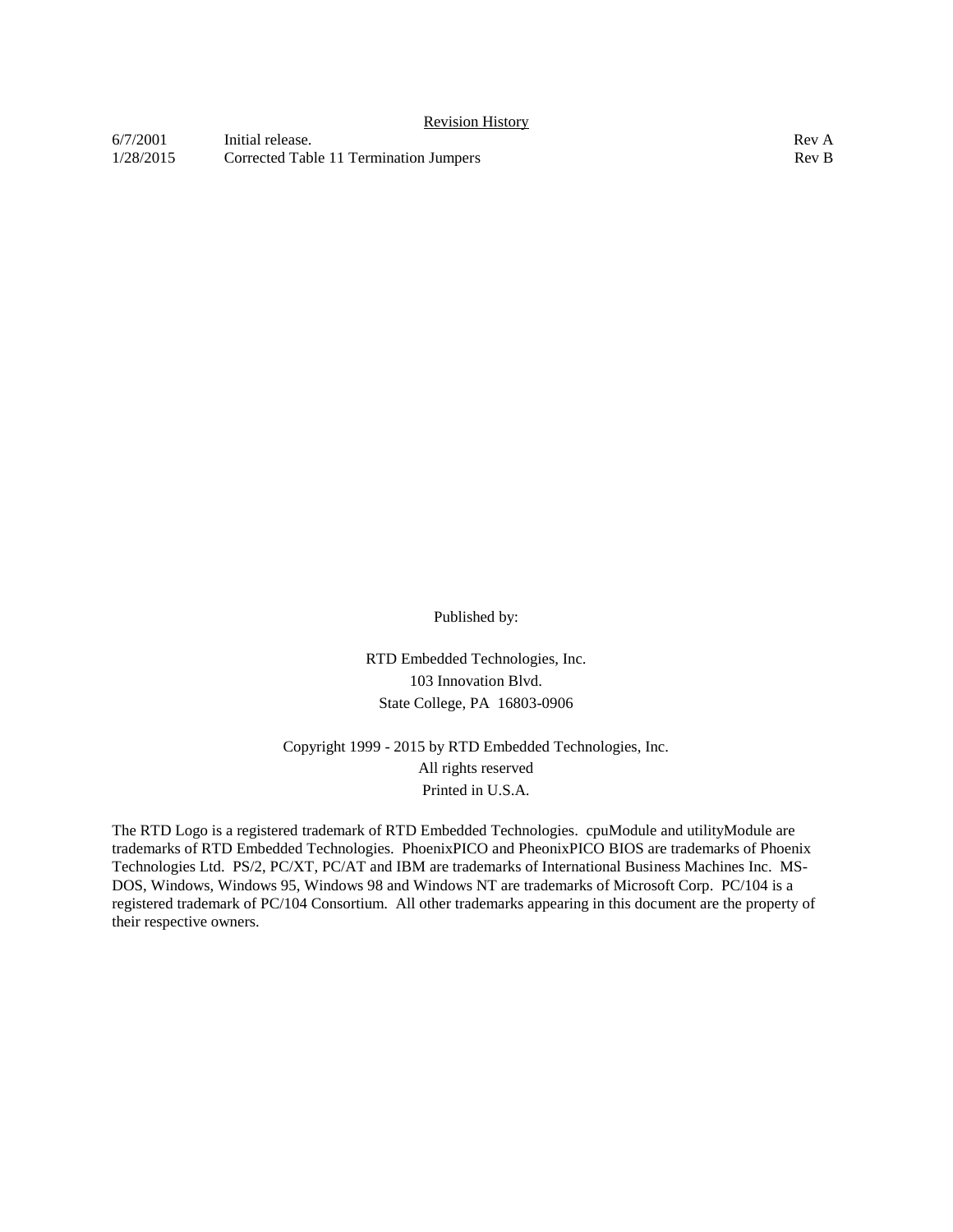# **Table of Contents**

| <b>CHAPTER 1</b>                     |  |
|--------------------------------------|--|
|                                      |  |
| <b>CHAPTER 2</b>                     |  |
|                                      |  |
| <b>CHAPTER 3</b>                     |  |
|                                      |  |
| <b>CHAPTER 4</b>                     |  |
| $0x0 - 0x3$<br>0x4<br>0x400<br>0x402 |  |
| <b>CHAPTER 5</b>                     |  |
|                                      |  |
| <b>CHAPTER 6</b>                     |  |
|                                      |  |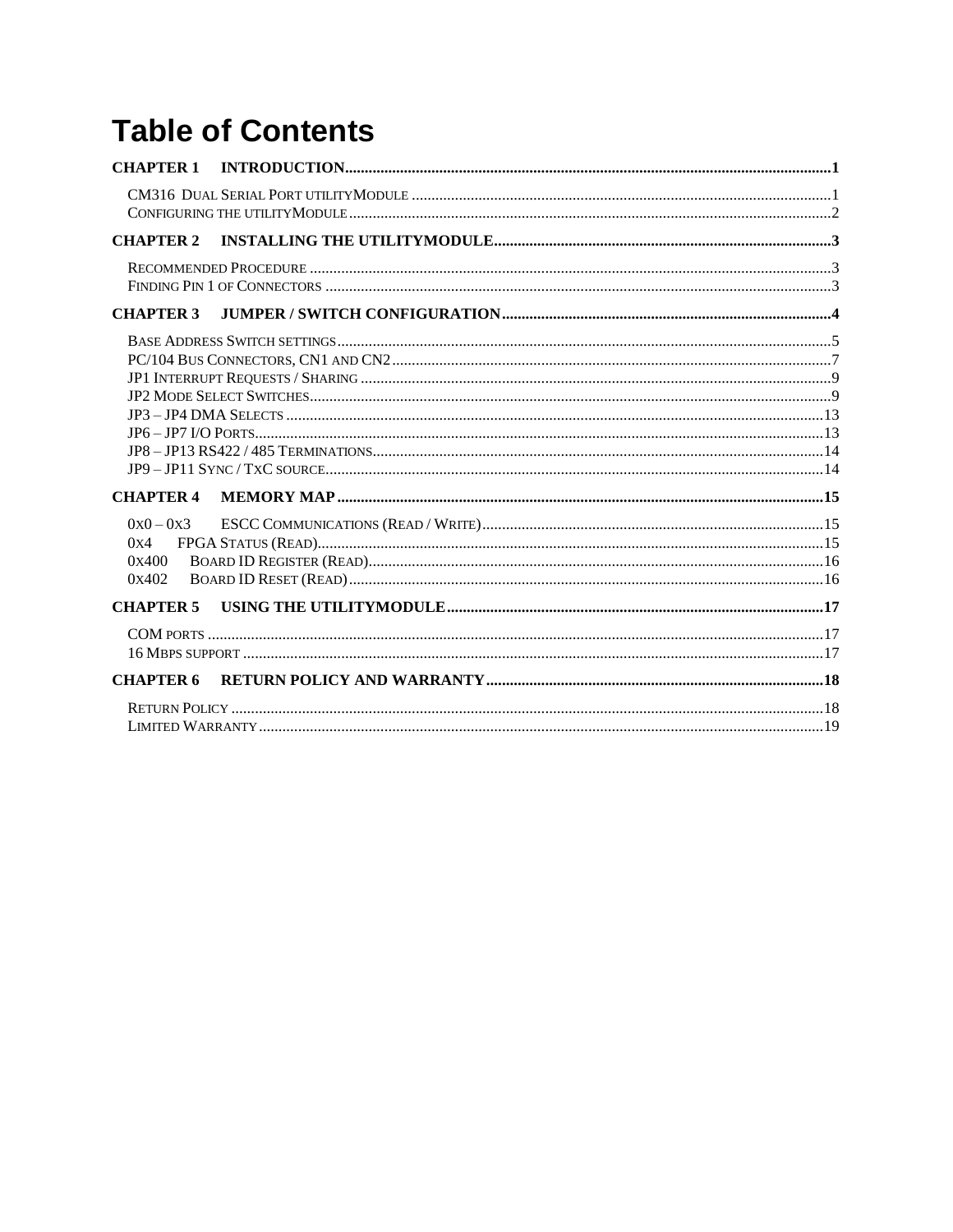# **Table of Tables**

# **Table of Figures**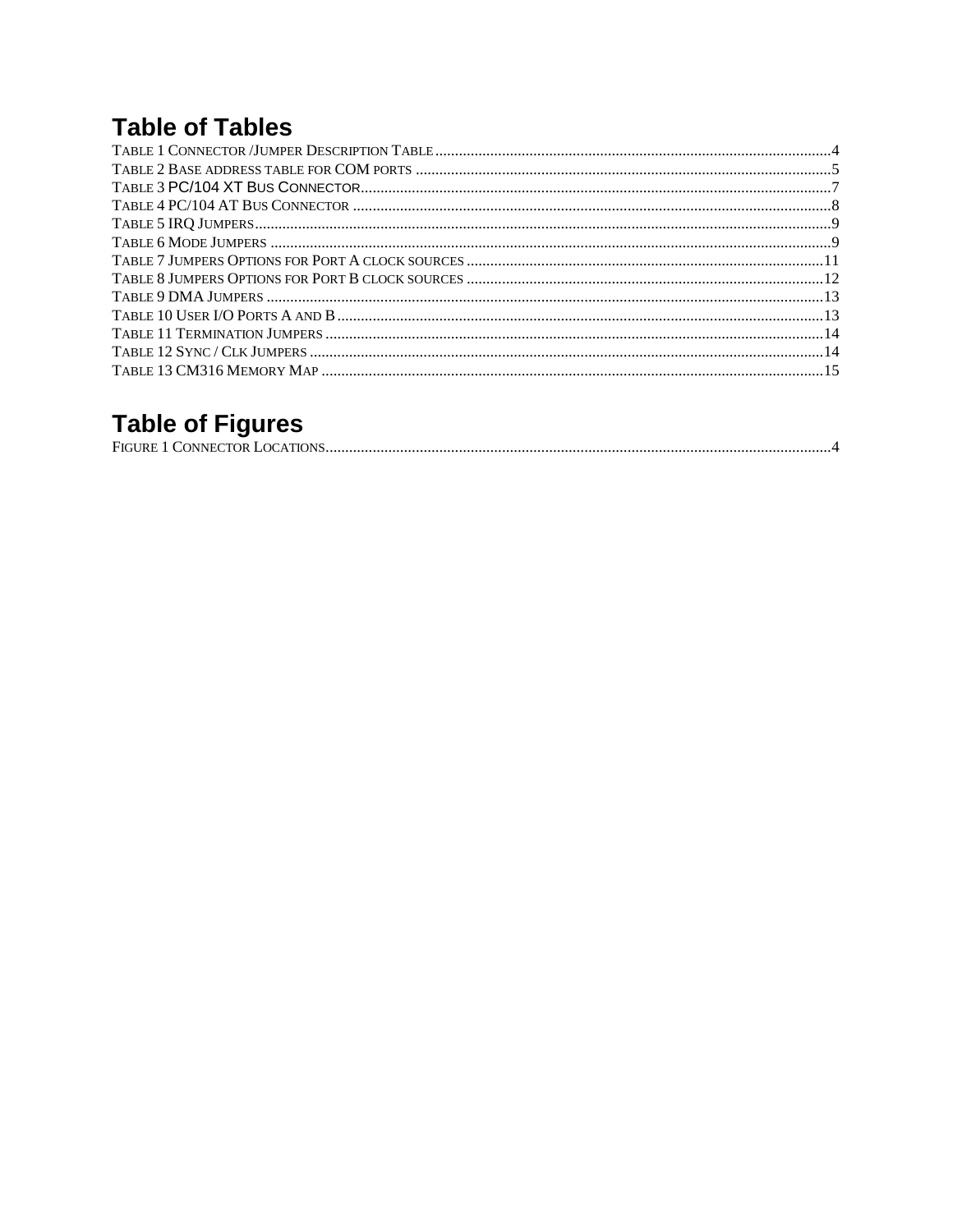### <span id="page-6-0"></span>**Chapter 1 INTRODUCTION**

This manual gives information on the CM316 Dual Serial Synchronous/Asynchronous Port utilityModule. This module supports asynchronous (RS422/RS485/RS232) and synchronous byte and bit oriented data transfers, with jumper configurable IRQ lines, DMA lines and I/O addresses for your PC/104 applications.

### <span id="page-6-1"></span>*CM316 Dual Serial Port utilityModule*

The CM316 Dual Serial Port utilityModule was designed to provide two versatile serial synchronous/asynchronous ports to support the Real Time Devices cpuModules and other standard PC/104 processor modules.

#### **Features**

The following are major features of the CM316 utilityModule.

- Dual independent serial ports
- Synchronous communications
	- o 1 Mbps transmit/receive operation
	- o Byte Oriented
		- $\triangleright$  Monosynchronous
		- $\triangleright$  Bisynchronous
		- > External Synchronous
	- o Bit Oriented
		- > SDLC/HDLC
- Asynchronous communications
	- o five to eight bits per character
	- o start, programmable stop and optional parity bit
	- o 4 Mbps transmit/receive operation
- 4 byte transmit FIFO with programmable interrupt and DMA request levels
- 8 byte receive FIFO with programmable interrupt and DMA request levels
- Independent transmit and receive control
- Standard modem interface
- Jumper selectable to interrupt line, base address, RS232/RS422-485 mode per port
- Includes 64 different selectable I/O base addresses
- Extended temperature range: -40 to +85C
- Low power-consumption
- Single +5V power supply

Software Included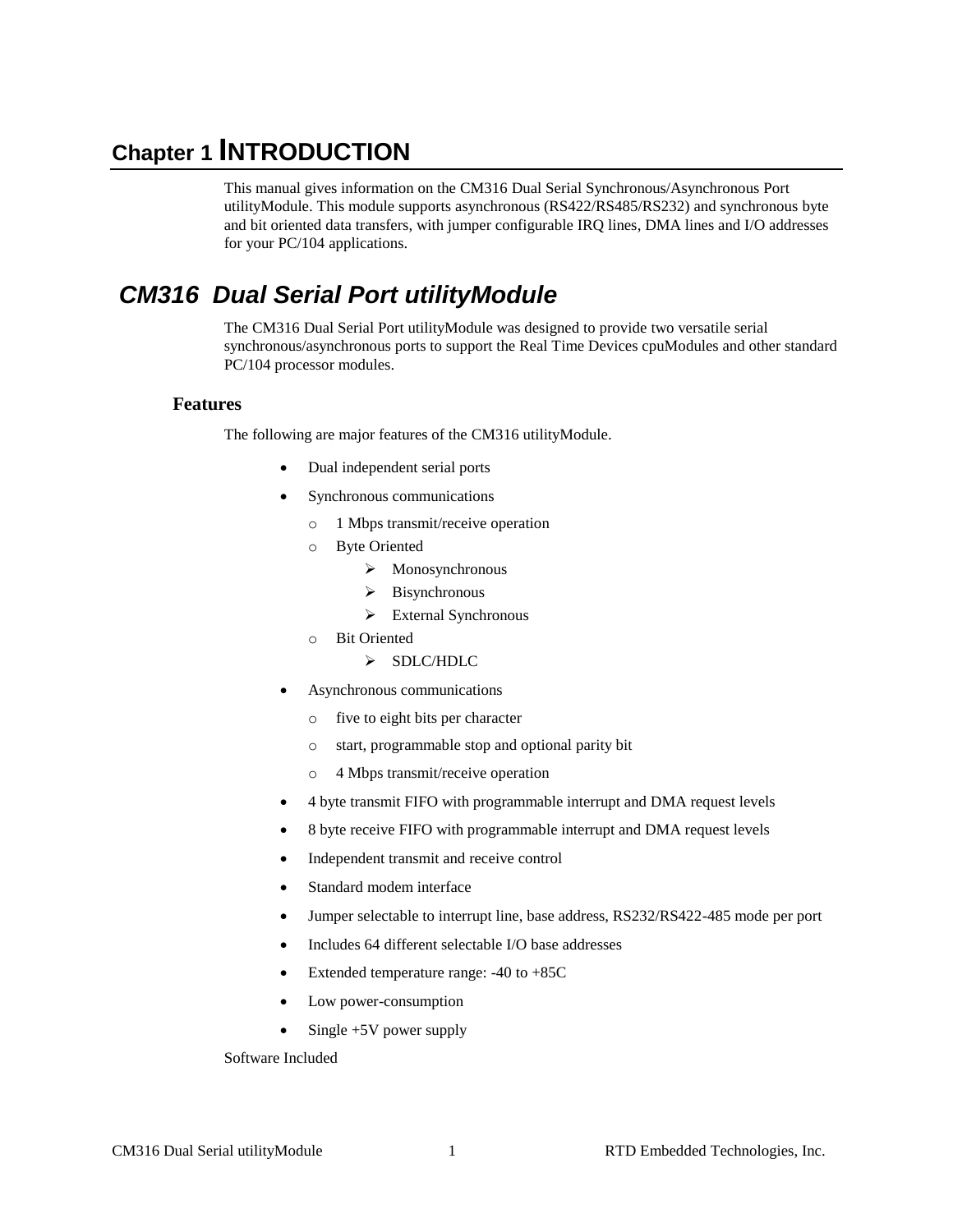Self-explanatory diagnostic program included

#### **Connectors and Switches**

External connectors provided are:

- CN1:  $PC/104$  Bus  $(XT)$
- CN2:  $PC/104$  Bus  $(AT)$
- JP7: First COM port
- JP6: Second COM port

Switches provided are:

• SW1: Base address selection

#### **Recommended Cables**

XK-CM66

#### **General Specifications**

- Dimensions:  $3.8 \times 3.9 \times 0.6$ " (97 x 100 x 16 mm)
- Weight (mass): 3.0 ounces (85 grams)
- 6-layer PCB
- Operating conditions: Temperature: -40 - +85 degrees C Relative humidity: 0 - 95%, non-condensing Storage temperature: -55 to +125 degrees C

## <span id="page-7-0"></span>*Configuring the utilityModule*

The following sections contain information on configuring the utilityModule.

Please read this entire section before attempting to use the utilityModule!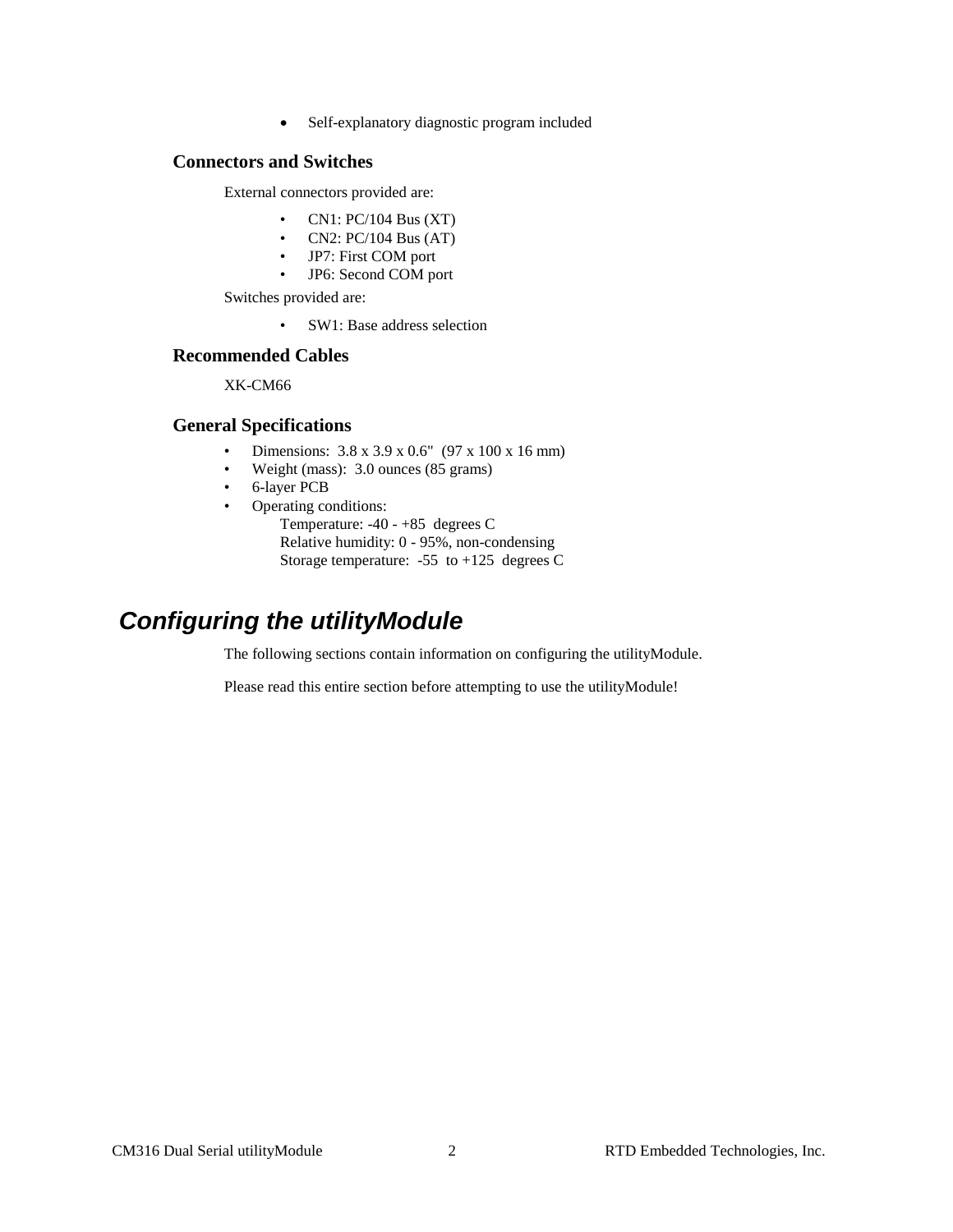# <span id="page-8-0"></span>**Chapter 2 INSTALLING THE UTILITYMODULE**

Since the utilityModule uses a PC/104 stackthrough bus, the only hardware installation you will do is placing the module to the PC/104 stack. To do this, you will connect the PC/104 bus connector with the matching connector of another module.

### <span id="page-8-1"></span>*Recommended Procedure*

We recommend you follow the procedure below to ensure that stacking of the modules does not damage connectors or electronics.

- Turn off power to the PC/104 system or stack.
- Select and install standoffs to properly position the utilityModule on the PC/104 stack.
- Touch a grounded metal part of the stack to discharge any buildup of static electricity.
- Remove the utility Module from its anti-static bag.
- Check that keying pins in the PC/104 bus connector are properly positioned.
- Check the stacking order: make sure an XT bus card will not be placed between two AT bus cards, or it will interrupt the AT bus signals.
- Hold the utilityModule by its edges and orient it so the bus connector pins line up with the matching connector on the stack.
- Gently and evenly press the utilityModule onto the PC/104 stack.

**CAUTION:** Do not force the module onto the stack! Wiggling the module or applying too much force may damage it. If the module does not readily press into place, remove it, check for bent pins or out-of-place keying pins, and try again.

Connecting the utilityModule

The following sections describe connectors of the utilityModule.

## <span id="page-8-2"></span>*Finding Pin 1 of Connectors*

A white area silk-screened on the PC board indicates pin 1 of connectors. A square solder pad visible on the bottom of the PC board also indicates it.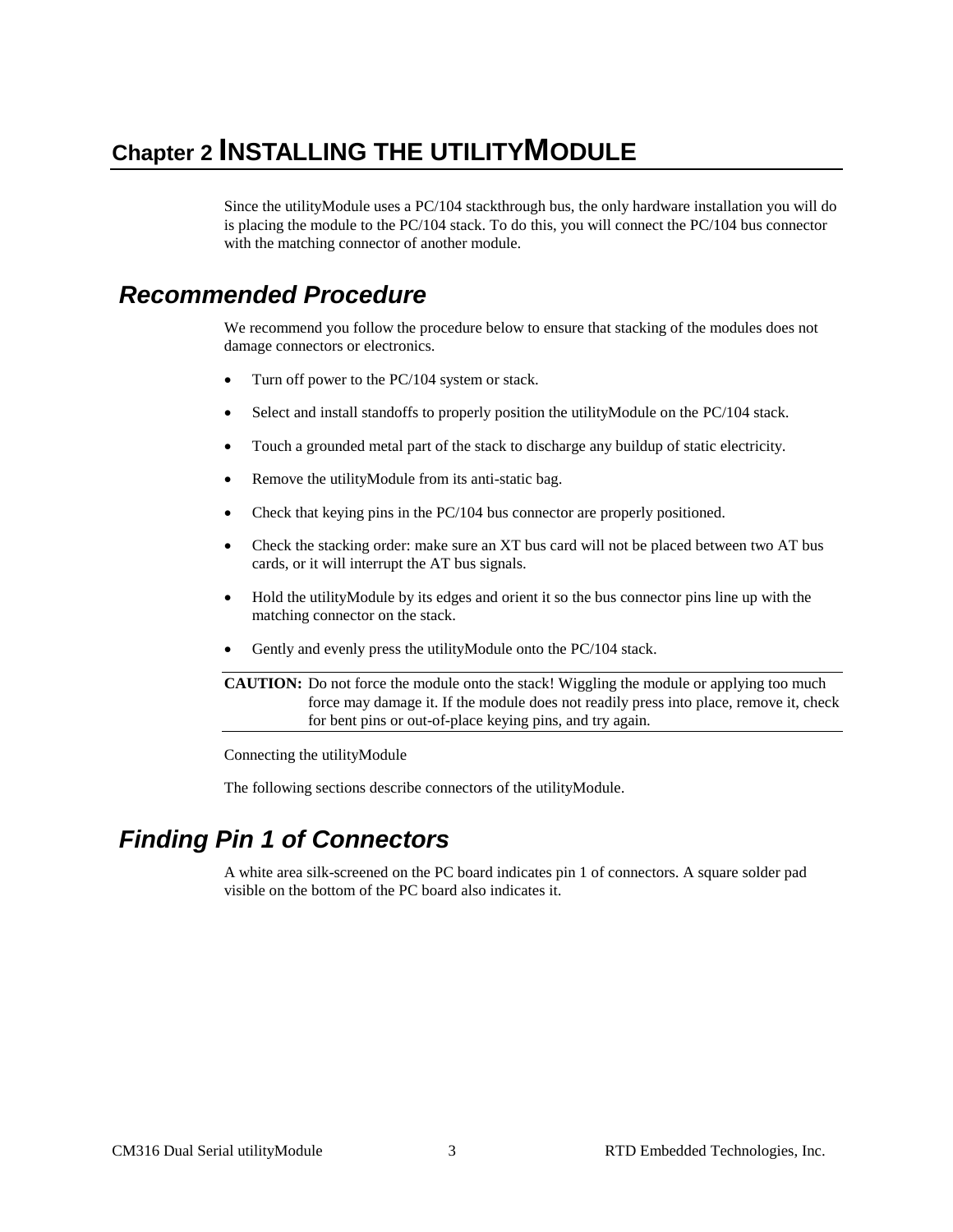# <span id="page-9-0"></span>**Chapter 3 JUMPER / SWITCH CONFIGURATION**

#### **Locations**

The figure below shows a **TOP** view of the board with connector and pin locations.



#### **Figure 1 Connector Locations**

#### **Table 1 Connector /Jumper Description Table**

<span id="page-9-2"></span><span id="page-9-1"></span>

| <b>Connector</b> | <b>Function</b>                 | <b>Size</b>         |
|------------------|---------------------------------|---------------------|
| CN <sub>1</sub>  | $PC/104$ XT Bus                 | 64 pin              |
| CN2              | PC/104 AT Bus                   | $40 \text{ pin}$    |
| JP1              | <b>Interrupt Requests</b>       | $24 \text{ pin}$    |
| JP2              | Mode Select Switches            | $16 \text{ pin}$    |
| JP3              | DMA Port A $(Tx / Rx)$          | $16 \text{ pin}$    |
| JP4              | DMA Port B $(Tx / Rx)$          | $16 \,\mathrm{pin}$ |
| JP <sub>6</sub>  | Port B                          | $26 \,\mathrm{pin}$ |
| JP7              | Port A                          | $26 \text{ pin}$    |
| JP8              | Port A RS422 /485 Terminations  | $14 \text{ pin}$    |
| JP <sub>9</sub>  | Port A Sync TxC                 | 4 pin               |
| JPI1             | Port B Sync TxC                 | 4 pin               |
| JP13             | Port B RS422 / 485 Terminations | $14 \text{ pin}$    |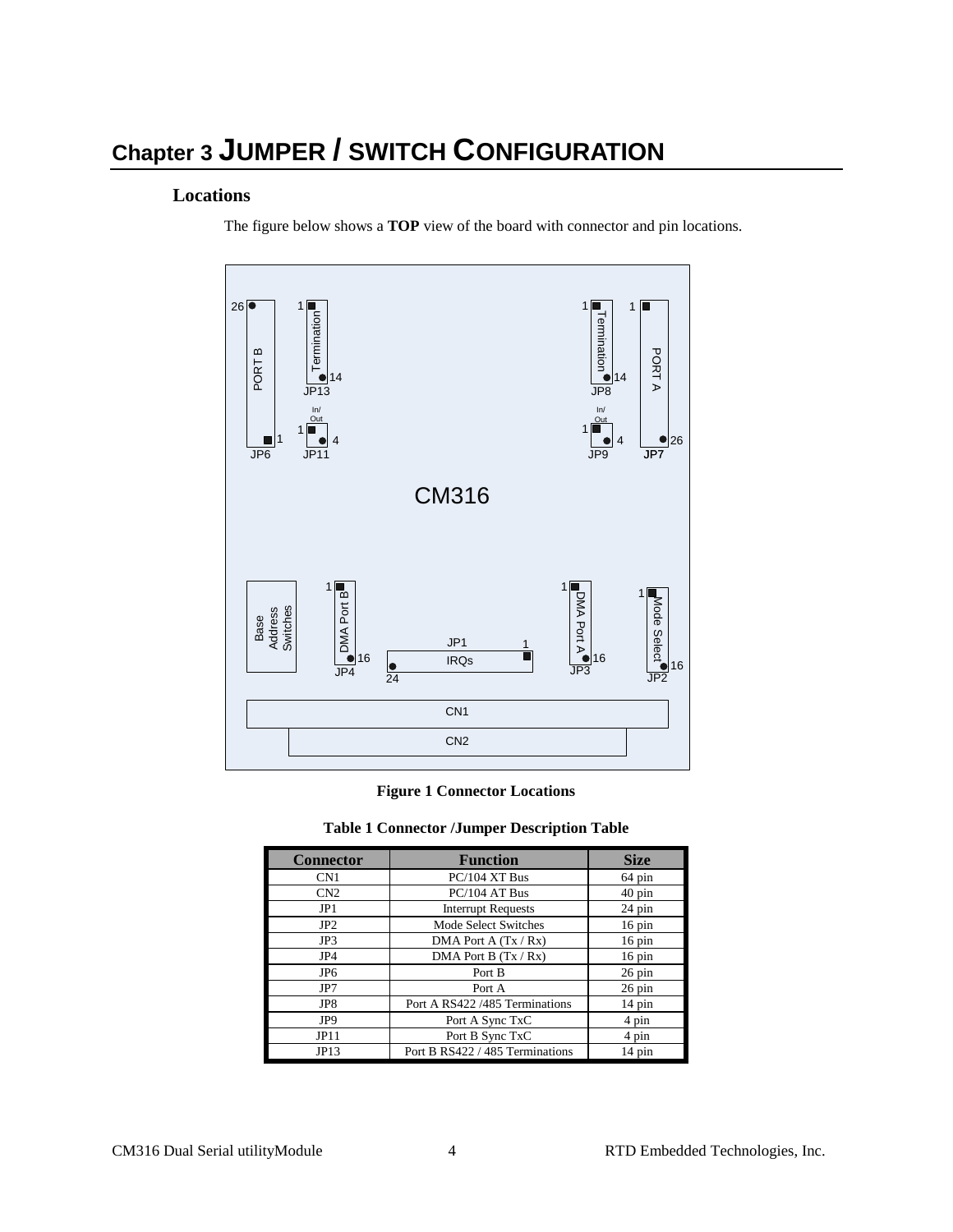# <span id="page-10-1"></span><span id="page-10-0"></span>*Base Address Switch settings*

| Table 2 Base address table for COM ports |  |  |  |  |
|------------------------------------------|--|--|--|--|
|------------------------------------------|--|--|--|--|

|                                |                 |                 |                 |                 |        | <b>Base Address (hex)</b>   |                      |                               |                        |
|--------------------------------|-----------------|-----------------|-----------------|-----------------|--------|-----------------------------|----------------------|-------------------------------|------------------------|
| SW <sub>6</sub>                | SW <sub>5</sub> | SW <sub>4</sub> | SW <sub>3</sub> | SW <sub>2</sub> | SW1    | JP7 (Port A)<br><b>Cmnd</b> | JP7 (Port A)<br>Data | $JP6$ (Port B)<br><b>Cmnd</b> | $JP6$ (Port B)<br>Data |
| Closed                         | Closed          | Closed          | Closed          | Closed          | Closed | 200                         | 201                  | 202                           | 203                    |
| Closed                         | Closed          | Closed          | Closed          | Closed          | Open   | 208                         | 209                  | 20A                           | 20B                    |
| Closed                         | Closed          | Closed          | Closed          | Open            | Closed | 210                         | 211                  | 212                           | 213                    |
| Closed                         | Closed          | Closed          | Closed          | Open            | Open   | 218                         | 219                  | 21A                           | 21B                    |
| Closed                         | Closed          | Closed          | Open            | Closed          | Closed | 220                         | 221                  | 222                           | 223                    |
| Closed                         | Closed          | Closed          | Open            | Closed          | Open   | 228                         | 229                  | 22A                           | 22B                    |
| Closed                         | Closed          | Closed          | Open            | Open            | Closed | 230                         | 231                  | 232                           | 233                    |
| Closed                         | Closed          | Closed          | Open            | Open            | Open   | 238                         | 239                  | 23A                           | 23B                    |
| Closed                         | Closed          | Open            | Closed          | Closed          | Closed | 240                         | 241                  | 242                           | 243                    |
| Closed                         | Closed          | Open            | Closed          | Closed          | Open   | 248                         | 249                  | 24A                           | 24B                    |
| Closed                         | Closed          | Open            | Closed          | Open            | Closed | 250                         | 251                  | 252                           | 253                    |
| Closed                         | Closed          | Open            | Closed          | Open            | Open   | 258                         | 259                  | 25A                           | 25B                    |
| Closed                         | Closed          | Open            | Open            | Closed          | Closed | 260                         | 261                  | 262                           | 263                    |
| Closed                         | Closed          | Open            | Open            | Closed          | Open   | 268                         | 269                  | 26A                           | 26B                    |
| Closed                         | Closed          | Open            | Open            | Open            | Closed | 270                         | 271                  | 272                           | 273                    |
| Closed                         | Closed          | Open            | Open            | Open            | Open   | 278                         | 279                  | 27A                           | 27B                    |
| Closed                         | Open            | Closed          | Closed          | Closed          | Closed | 280                         | 281                  | 282                           | 283                    |
| Closed                         | Open            | Closed          | Closed          | Closed          | Open   | 288                         | 289                  | 28A                           | 28B                    |
| Closed                         | Open            | Closed          | Closed          | Open            | Closed | 290                         | 291                  | 292                           | 293                    |
| Closed                         | Open            | Closed          | Closed          | Open            | Open   | 298                         | 299                  | 29A                           | 29B                    |
| Closed                         | Open            | Closed          | Open            | Closed          | Closed | 2A0                         | 2A1                  | 2A2                           | 2A3                    |
| Closed                         | Open            | Closed          | Open            | Closed          | Open   | 2A8                         | 2A9                  | 2AA                           | 2AB                    |
| Closed                         | Open            | Closed          | Open            | Open            | Closed | 2B0                         | 2B1                  | 2B2                           | 2B3                    |
| Closed                         | Open            | Closed          | Open            | Open            | Open   | 2B8                         | 2B9                  | 2BA                           | 2BB                    |
| Closed                         | Open            | Open            | Closed          | Closed          | Closed | 2C <sub>0</sub>             | 2C1                  | 2C2                           | 2C <sub>3</sub>        |
| Closed                         | Open            | Open            | Closed          | Closed          | Open   | 2C8                         | 2C9                  | 2CA                           | 2CB                    |
| Closed                         | Open            | Open            | Closed          | Open            | Closed | 2D <sub>0</sub>             | 2D1                  | 2D2                           | 2D <sub>3</sub>        |
| Closed                         | Open            | Open            | Closed          | Open            | Open   | 2D8                         | 2D9                  | 2DA                           | 2DB                    |
| $\ensuremath{\mathit{Closed}}$ | Open            | Open            | Open            | Closed          | Closed | 2E0                         | 2E1                  | 2E2                           | 2E3                    |
| Closed                         | Open            | Open            | Open            | Closed          | Open   | 2E8                         | 2E9                  | 2EA                           | 2EB                    |
| Closed                         | Open            | Open            | Open            | Open            | Closed | 2F <sub>0</sub>             | 2F1                  | 2F2                           | 2F3                    |
| Closed                         | Open            | Open            | Open            | Open            | Open   | 2F8                         | 2F9                  | 2FA                           | 2FB                    |
| Open                           | Closed          | Closed          | Closed          | Closed          | Closed | 300                         | 301                  | 302                           | 303                    |
| Open                           | Closed          | Closed          | Closed          | Closed          | Open   | 308                         | 309                  | 30A                           | $30B$                  |
| Open                           | Closed          | Closed          | Closed          | Open            | Closed | 310                         | 311                  | 312                           | 313                    |
| Open                           | Closed          | Closed          | Closed          | Open            | Open   | 318                         | 319                  | 31A                           | 31B                    |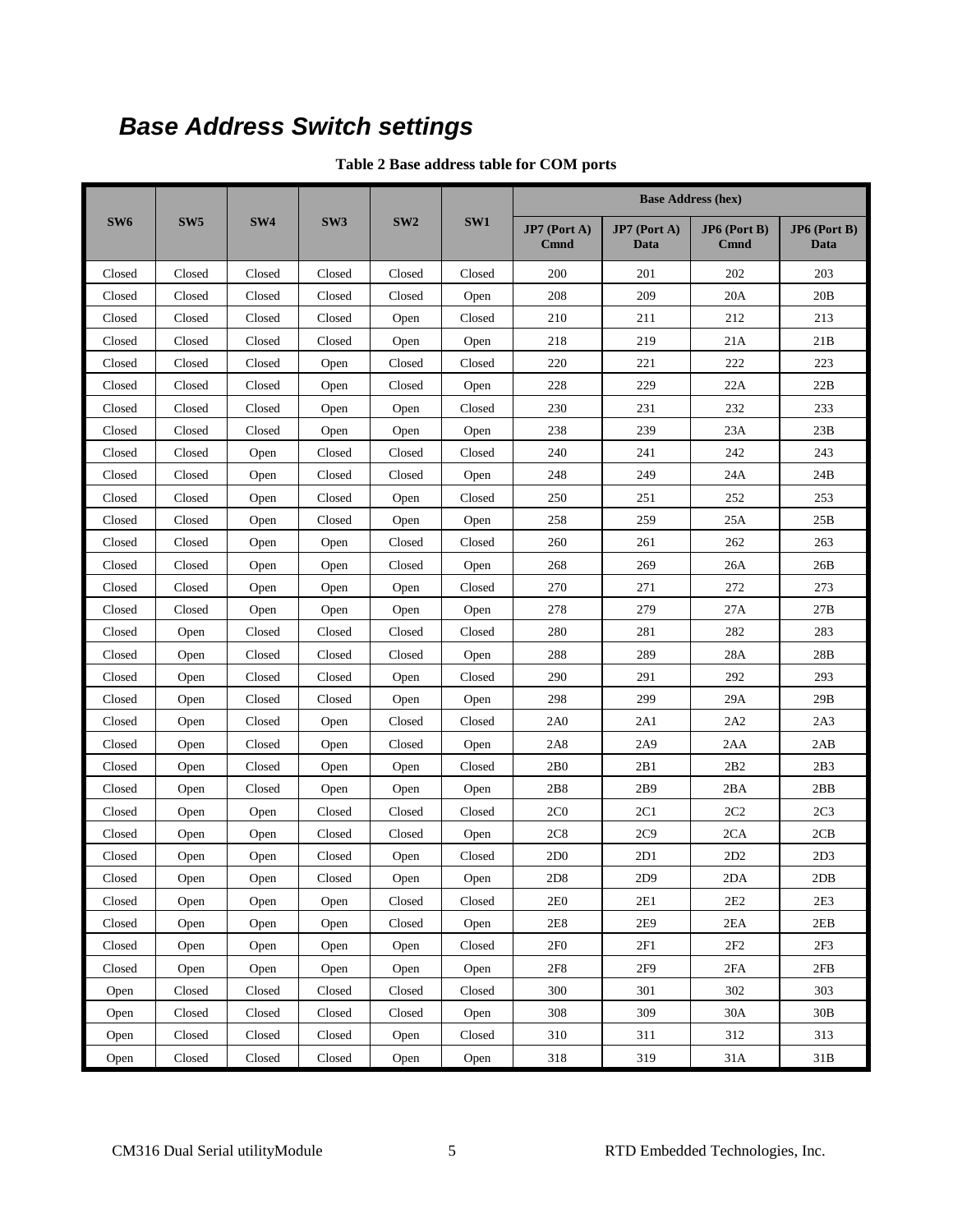| Open | Closed | Closed | Open   | Closed                         | Closed | 320             | 321 | 322             | 323             |
|------|--------|--------|--------|--------------------------------|--------|-----------------|-----|-----------------|-----------------|
| Open | Closed | Closed | Open   | Closed                         | Open   | 328             | 329 | 32A             | 32B             |
| Open | Closed | Closed | Open   | Open                           | Closed | 330             | 331 | 332             | 333             |
| Open | Closed | Closed | Open   | Open                           | Open   | 338             | 339 | 33A             | 33B             |
| Open | Closed | Open   | Closed | Closed                         | Closed | 340             | 341 | 342             | 343             |
| Open | Closed | Open   | Closed | Closed                         | Open   | 348             | 349 | 34A             | 34B             |
| Open | Closed | Open   | Closed | Open                           | Closed | 350             | 351 | 352             | 353             |
| Open | Closed | Open   | Closed | Open                           | Open   | 358             | 359 | 35A             | 35B             |
| Open | Closed | Open   | Open   | Closed                         | Closed | 360             | 361 | 362             | 363             |
| Open | Closed | Open   | Open   | Closed                         | Open   | 368             | 369 | 36A             | 36B             |
| Open | Closed | Open   | Open   | Open                           | Closed | 370             | 371 | 372             | 373             |
| Open | Closed | Open   | Open   | Open                           | Open   | 378             | 379 | 37A             | 37B             |
| Open | Open   | Closed | Closed | Closed                         | Closed | 380             | 381 | 382             | 393             |
| Open | Open   | Closed | Closed | Closed                         | Open   | 388             | 389 | 38A             | 38B             |
| Open | Open   | Closed | Closed | Open                           | Closed | 390             | 391 | 392             | 393             |
| Open | Open   | Closed | Closed | Open                           | Open   | 398             | 399 | 39A             | 39B             |
| Open | Open   | Closed | Open   | Closed                         | Closed | 3A0             | 3A1 | 3A2             | 3A3             |
| Open | Open   | Closed | Open   | Closed                         | Open   | <b>3A8</b>      | 3A9 | 3AA             | 3AB             |
| Open | Open   | Closed | Open   | Open                           | Closed | $3B0$           | 3B1 | 3B2             | 3B3             |
| Open | Open   | Closed | Open   | Open                           | Open   | 3B8             | 3B9 | 3BA             | 3BB             |
| Open | Open   | Open   | Closed | Closed                         | Closed | 3C <sub>0</sub> | 3C1 | 3C2             | 3C <sub>3</sub> |
| Open | Open   | Open   | Closed | Closed                         | Open   | 3C8             | 3C9 | 3CA             | 3CB             |
| Open | Open   | Open   | Closed | Open                           | Closed | 3D <sub>0</sub> | 3D1 | 3D2             | 3D3             |
| Open | Open   | Open   | Closed | Open                           | Open   | 3D <sub>8</sub> | 3D9 | 3DA             | 3DB             |
| Open | Open   | Open   | Open   | $\ensuremath{\mathsf{Closed}}$ | Closed | 3E0             | 3E1 | 3E2             | 3E3             |
| Open | Open   | Open   | Open   | Closed                         | Open   | $3\mathrm{E}8$  | 3E9 | 3EA             | 3EB             |
| Open | Open   | Open   | Open   | Open                           | Closed | 3F <sub>0</sub> | 3F1 | 3F <sub>2</sub> | 3F3             |
| Open | Open   | Open   | Open   | Open                           | Open   | 3F8             | 3F9 | 3FA             | 3FB             |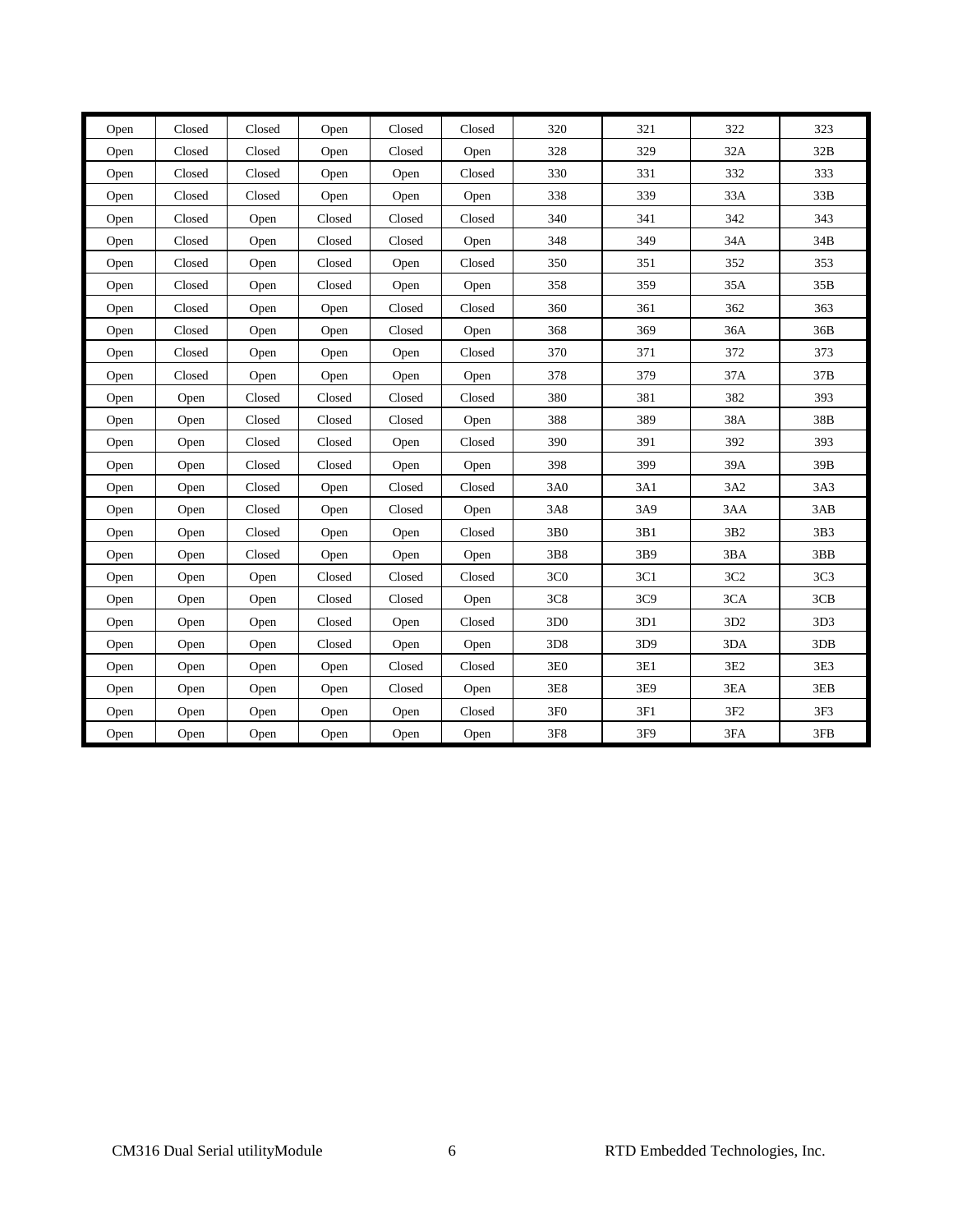# <span id="page-12-0"></span>*PC/104 Bus Connectors, CN1 and CN2*

Connectors CN1 and CN2 provide PC/104 bus connections. CN1 carries XT bus signals, and CN2 carries additional signals for the AT bus. The signals on CN1 and CN2 conform to the IEEE P966 standard for the PC/104 bus.

<span id="page-12-1"></span>The following tables list the connector pinouts:

| PC/104 XT Bus Connector, CN1 |                 |                  |  |  |  |
|------------------------------|-----------------|------------------|--|--|--|
| Pin                          | <b>Row A</b>    | <b>Row B</b>     |  |  |  |
| 1                            | <b>IOCHCHK*</b> | 0V               |  |  |  |
| $\overline{2}$               | SD7             | <b>RESETDRV</b>  |  |  |  |
| 3                            | SD <sub>6</sub> | $+5V$            |  |  |  |
| $\overline{4}$               | SD <sub>5</sub> | IRQ9             |  |  |  |
| 5                            | SD <sub>4</sub> | $-5V$            |  |  |  |
| 6                            | SD <sub>3</sub> | DRQ <sub>2</sub> |  |  |  |
| $\overline{7}$               | SD <sub>2</sub> | $-12V$           |  |  |  |
| 8                            | SD <sub>1</sub> | ENDXFR*          |  |  |  |
| 9                            | SD <sub>0</sub> | $+12V$           |  |  |  |
| 10                           | <b>IOCHRDY</b>  | (KEYING PIN)     |  |  |  |
| 11                           | <b>AEN</b>      | SMEMW*           |  |  |  |
| 12                           | SA19            | SMEMR*           |  |  |  |
| 13                           | <b>SA18</b>     | $IOW*$           |  |  |  |
| 14                           | <b>SA17</b>     | $IOR*$           |  |  |  |
| 15                           | SA16            | DACK3            |  |  |  |
| 16                           | <b>SA15</b>     | DRQ3             |  |  |  |
| 17                           | <b>SA14</b>     | DACK1*           |  |  |  |
| 18                           | <b>SA13</b>     | DRO <sub>1</sub> |  |  |  |
| 19                           | <b>SA12</b>     | <b>REFRESH</b>   |  |  |  |
| 20                           | <b>SA11</b>     | <b>SYSCLK</b>    |  |  |  |
| 21                           | <b>SA10</b>     | IRQ7             |  |  |  |
| 22                           | SA <sub>9</sub> | IRQ6             |  |  |  |
| 23                           | SA <sub>8</sub> | IRQ5             |  |  |  |
| 24                           | SA7             | IRQ4             |  |  |  |
| 25                           | SA <sub>6</sub> | IRQ3             |  |  |  |
| 26                           | SA <sub>5</sub> | DACK2*           |  |  |  |
| 27                           | SA4             | <b>TC</b>        |  |  |  |
| 28                           | SA3             | <b>BALE</b>      |  |  |  |
| 29                           | SA <sub>2</sub> | $+5V$            |  |  |  |
| 30                           | SA1             | <b>OSC</b>       |  |  |  |
| 31                           | SA <sub>0</sub> | 0V               |  |  |  |
| 32                           | 0V              | 0V               |  |  |  |

**Table 3 PC/104 XT Bus Connector**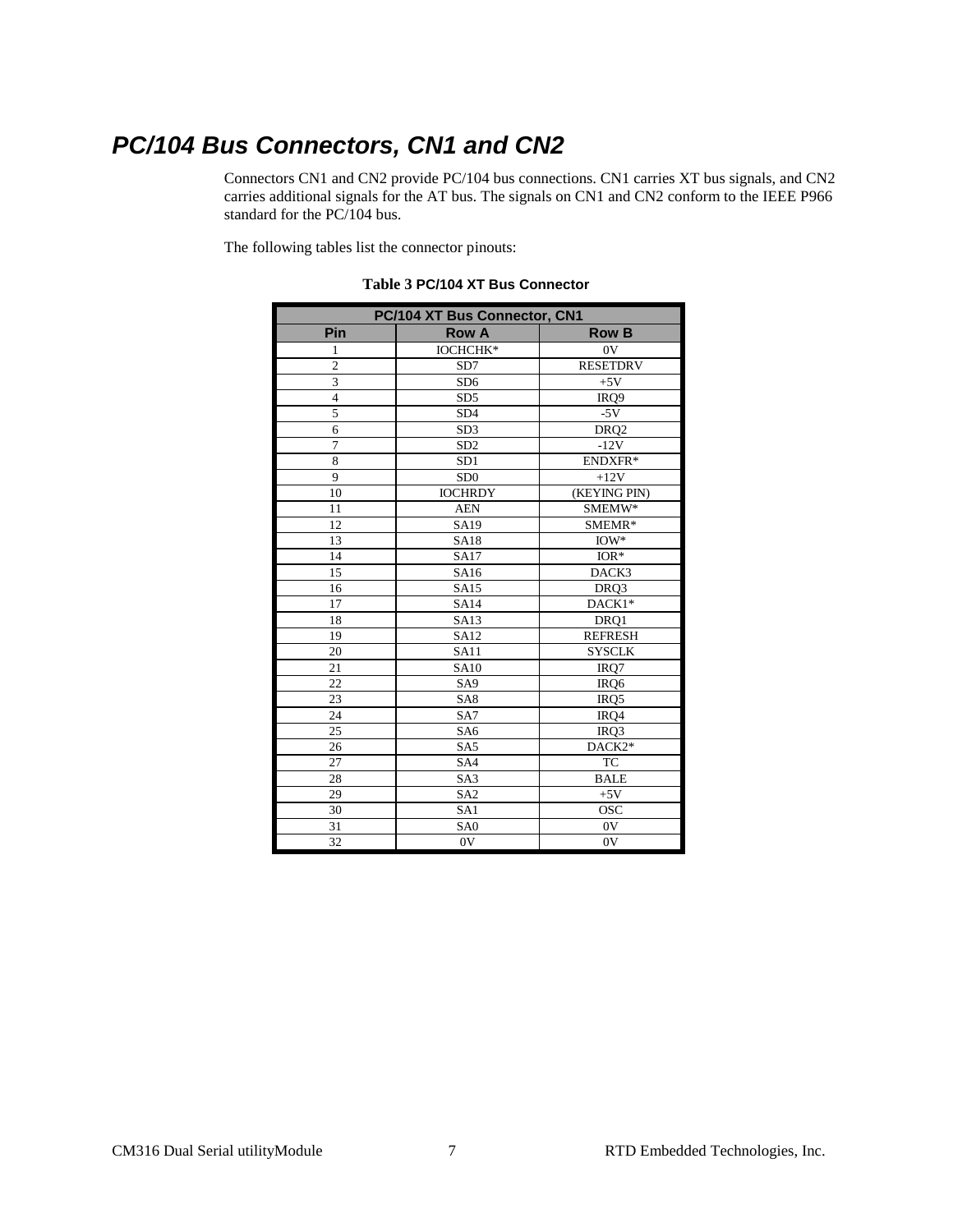<span id="page-13-0"></span>

| PC/104 AT Bus Connector, CN2 |                 |              |  |  |  |  |
|------------------------------|-----------------|--------------|--|--|--|--|
| Pin                          | <b>Row C</b>    | <b>Row D</b> |  |  |  |  |
| $\theta$                     | 0V              | 0V           |  |  |  |  |
| 1                            | SBHE*           | MEMCS16*     |  |  |  |  |
| $\overline{c}$               | LA23            | $IOCS16*$    |  |  |  |  |
| 3                            | LA22            | IRQ10        |  |  |  |  |
| $\overline{\mathbf{4}}$      | LA21            | IRQ11        |  |  |  |  |
| 5                            | LA20            | IRQ12        |  |  |  |  |
| 6                            | LA19            | IRQ15        |  |  |  |  |
| 7                            | LA18            | IRQ14        |  |  |  |  |
| 8                            | LA17            | DACK0*       |  |  |  |  |
| 9                            | MEMR*           | DRQ0         |  |  |  |  |
| 10                           | MEMW*           | DACK5*       |  |  |  |  |
| 11                           | SD <sub>8</sub> | DRQ5         |  |  |  |  |
| 12                           | SD <sub>9</sub> | DACK6*       |  |  |  |  |
| 13                           | SD10            | DRQ6         |  |  |  |  |
| 14                           | SD11            | DRQ6         |  |  |  |  |
| 15                           | SD12            | DRQ7         |  |  |  |  |
| 16                           | SD13            | $+5V$        |  |  |  |  |
| 17                           | SD14            | MASTER*      |  |  |  |  |
| 18                           | SD15            | 0V           |  |  |  |  |
| 19                           | (KEYING PIN)    | 0V           |  |  |  |  |

#### **Table 4 PC/104 AT Bus Connector**

**Note:** Two locations on the bus have mechanical keying pins to help prevent misconnection of the PC/104 bus. These keying pins are a part of the PC/104 standard, and we strongly recommend you leave them in place.

> If you have other modules without keying pins, we suggest you modify them to include keying.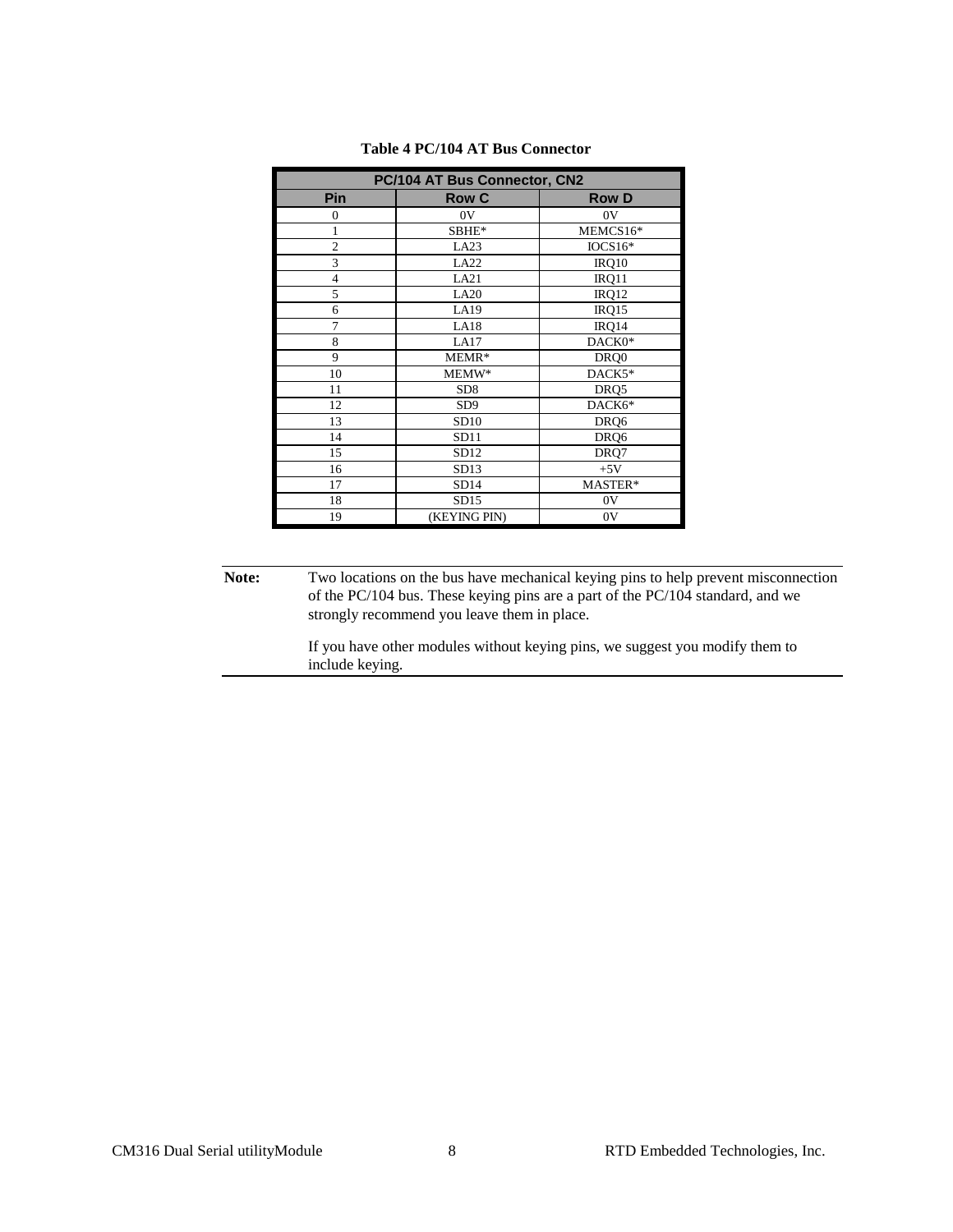### <span id="page-14-0"></span>*JP1 Interrupt Requests / Sharing*

Interrupt sharing is a mechanism which allows different devices or different boards to share the same active high IRQ lines on the PC/104 bus, given that there is a interrupt sharing circuit associated with each device / board. The utilityModule provides interrupt-sharing circuits for the board; thus allowing sharing of each IRQ line with other boards.

<span id="page-14-2"></span>Interrupt sharing in a PC/104 system requires one 1K pull-down resistor per IRQ line for all the devices that share the IRQ. Installing a ground jumper in the utilityModule will pull its associated IRQ line down with 1K resistor. When multiple boards are placed in a system care should be taken not to install the ground jumper on more than one board as this will reduce the pull down resistor value increasing the effective drive load, which in turn will keep devices from driving the IRQ line high. *With one board installed in the system JP1 (23-24) must be jumpered since the driver is an open emitter type. For more than one board or for multiple IRQ sharing boards only one ground jumper needs to be installed for the system.*

| <b>Description</b> | <b>Jumper Pins</b> |
|--------------------|--------------------|
| IRO <sub>3</sub>   | $1 - 2$            |
| IRQ 4              | $3 - 4$            |
| IRQ 5              | $5 - 6$            |
| IRQ 6              | $7 - 8$            |
| IRQ 7              | $9-10$             |
| IRQ 9              | $11 - 12$          |
| <b>IRO 10</b>      | $13 - 14$          |
| <b>IRQ 11</b>      | $15-16$            |
| <b>IRO 12</b>      | $17 - 18$          |
| <b>IRQ 14</b>      | 19-20              |
| <b>IRQ 15</b>      | $21 - 22$          |
| <b>GND</b>         | $23 - 24$          |

#### **Table 5 IRQ Jumpers**

# <span id="page-14-3"></span><span id="page-14-1"></span>*JP2 Mode Select Switches*

| <b>Description</b>                | <b>Pins</b> | Open        | <b>Shorted</b> |
|-----------------------------------|-------------|-------------|----------------|
| Port A Serial Comm Mode           | $1 - 2$     | RS422 / 485 | <b>RS232</b>   |
| Port A Int / Ext Sync / TxClk     | $3-4$       | External    | Internal       |
| Port A Request To Send / Always   | $5 - 6$     | Always      | <b>RTS</b>     |
| 14.7456MHz / 16.0000MHz           | $7-8$       | 16MHz       | 14MHz          |
| Port B Serial Comm Mode           | $9-10$      | RS422 / 485 | <b>RS232</b>   |
| Port B Int / Ext Sync / TxClk     | $11 - 12$   | External    | Internal       |
| Port B Request To Send / Always   | $13 - 14$   | Always      | <b>RTS</b>     |
| <b>ESCC ZiLOG Rx Clock Source</b> | $15-16$     | Rx Clk      | Tx Clk         |

#### **Table 6 Mode Jumpers**

#### **Port x Serial Comm Mode**

Makes appropriate port A or B either differential mode (RS422/485) or single ended mode (RS232).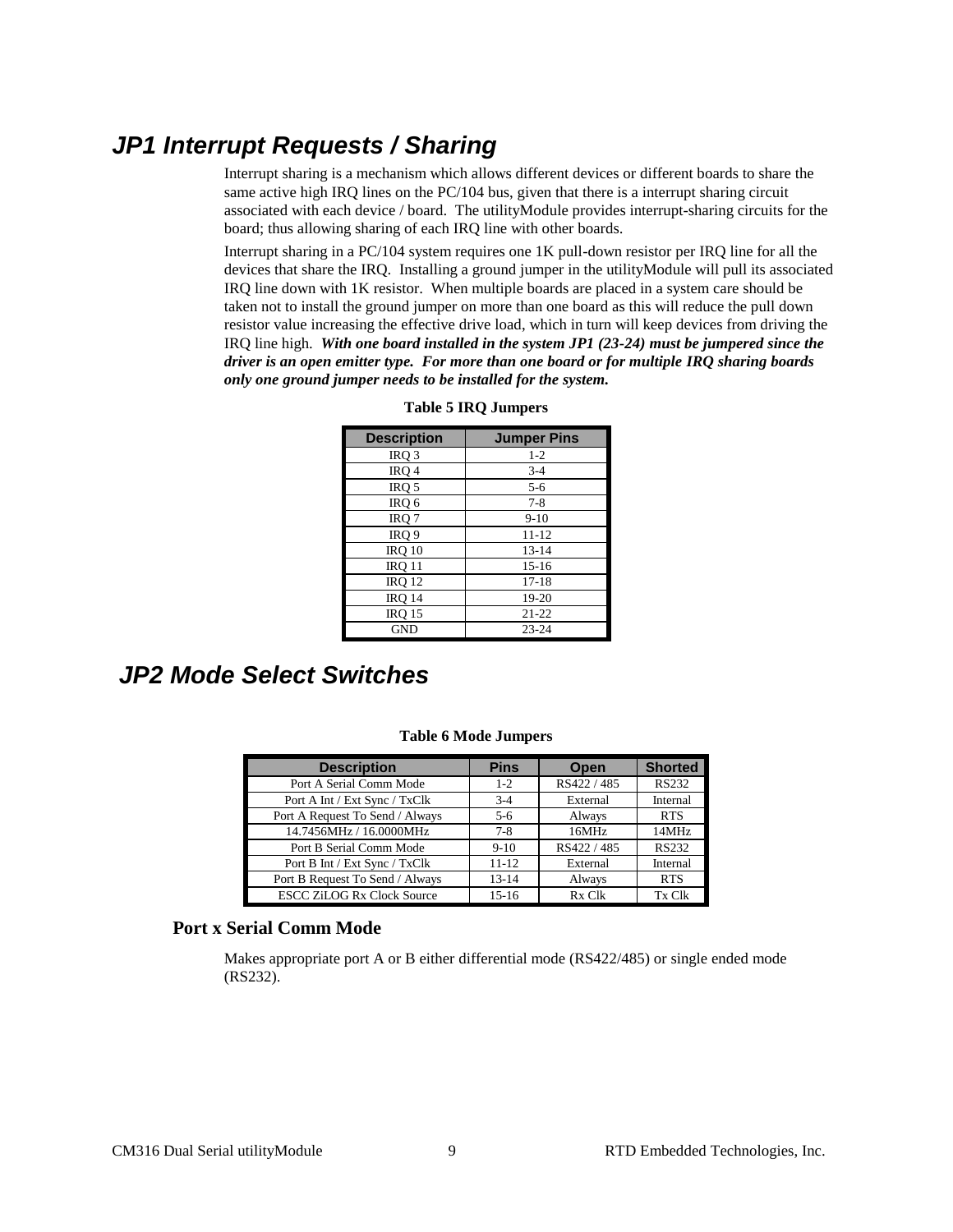#### **Port x Int / Ext Sync and ESCC Transmit Clock**

#### **WARNING WHEN SYNC OR TRANSMIT CLOCK SOURCE IS FROM THE EXTERNAL CONNECTOR (JP7 FOR PORT A, JP6 FOR PORT B) THE APPROPRIATE PIN ON THE ESCC SHOULD BE MADE AS AN INPUT TO AVOID DRIVER CONTENTION AND POSSIBLE DAMAGE TO THE BOARD.**

When left open the clock and sync source come from the appropriate connector (JP7 for Port A, JP6 for Port B). When shorted the ESCC is the source for the transmitter clock and sync signal and the appropriate pins at JP7 and JP6 become outputs.

#### **Port x Request to Send /Always**

The RS422/485 on board drivers have two physical enables and this jumper is used to enable one of these enables either always or with the request to send signal.

#### **14.7456MHz / 16.0000MHz**

This jumper is the clock source for the ESCC ZiLOG chip.

#### **ESCC ZiLOG Rx Clock Source**

This jumper determines whether the receive clock source for the ESCC is the transmitter clock (this may be onboard or external) or the receiver clock from the connector. See the table below for the list of options. **Care should be taken to NOT have an external driver on the connector in certain instances (see below table).**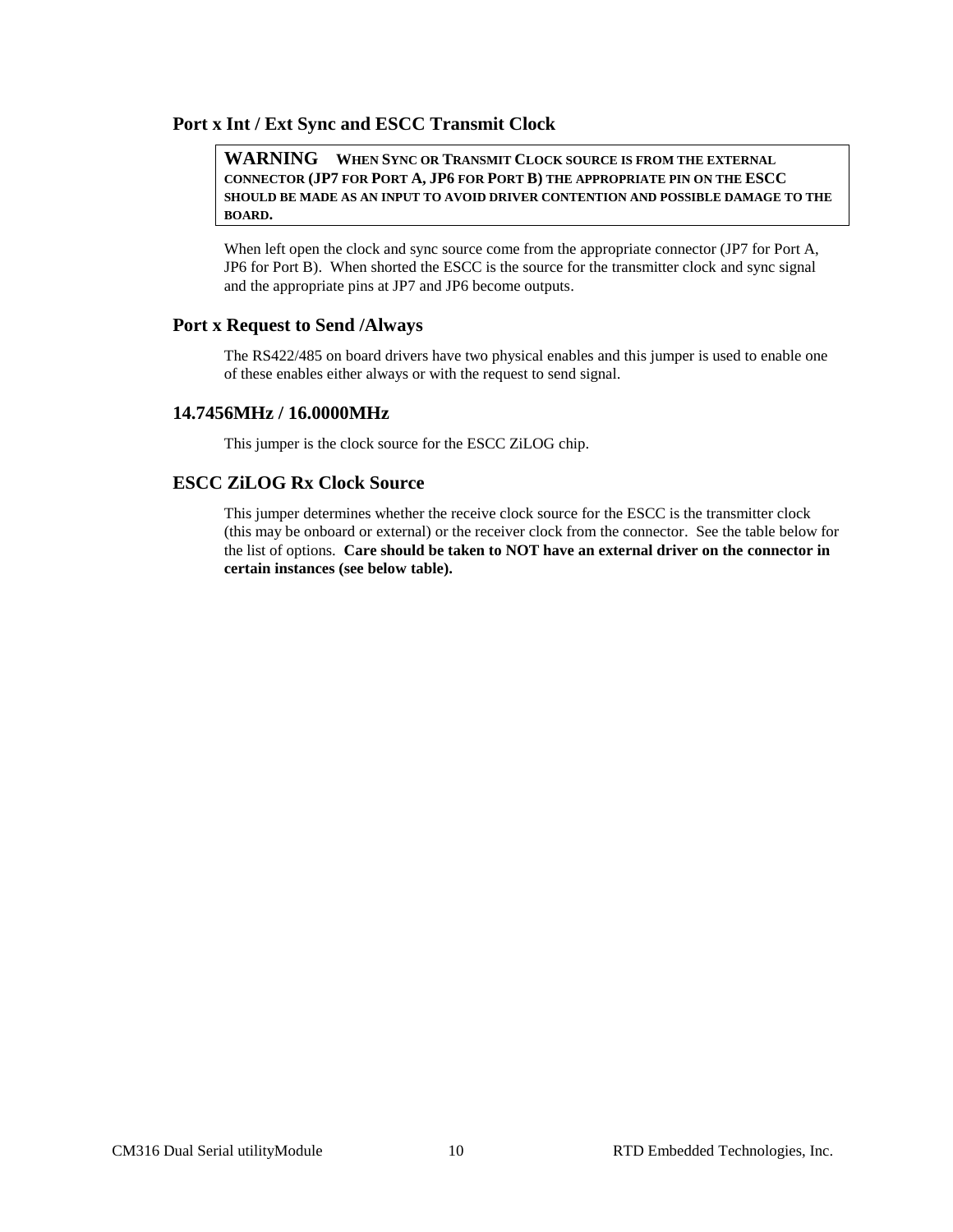<span id="page-16-0"></span>

|                         | JP2         |                         | JP9                    |                       | <b>Description</b>    |                                  |  |  |  |  |
|-------------------------|-------------|-------------------------|------------------------|-----------------------|-----------------------|----------------------------------|--|--|--|--|
| <b>Pins 15-16</b>       | $Pins 1-2$  | <b>Pins 3-4</b>         | <b>Pins 3-4</b>        |                       |                       |                                  |  |  |  |  |
| <b>RX CLK</b><br>source | RS 422 /232 | <b>TX CLK</b><br>source | To output<br>connector | <b>ESCC Rx source</b> | <b>ESCC Tx Source</b> | <b>Tx Conn Source</b>            |  |  |  |  |
| Closed                  | Closed      | Open                    | Closed                 | <b>Rx 232 Ext</b>     | <b>Rx 232 Ext</b>     | <b>Rx 232 Ext</b>                |  |  |  |  |
| Closed                  | Closed      | Open                    | Open                   | <b>Tx 232 Ext</b>     |                       | None                             |  |  |  |  |
| Closed                  | Closed      | Closed                  | Closed                 | Tx Loopback           |                       | Tx 232 USART                     |  |  |  |  |
| Closed                  | Closed      | Closed                  | Open                   | <b>Tx 232 Ext</b>     | None                  | None                             |  |  |  |  |
| Open                    | Closed      | Closed                  | Closed                 |                       |                       | Tx 232 USART                     |  |  |  |  |
| Open                    | Closed      | Closed                  | Open                   | <b>Rx 232 Ext</b>     |                       | None                             |  |  |  |  |
| Open                    | Closed      | Open                    | Closed                 |                       | <b>Rx 232 Ext</b>     | <b>Rx 232 Ext</b>                |  |  |  |  |
| Open                    | Closed      | Open                    | Open                   |                       |                       | None                             |  |  |  |  |
| Closed                  | Open        | Closed                  | Closed                 | Tx Loopback           |                       | Tx 422 USART                     |  |  |  |  |
| Closed                  | Open        | Closed                  | Open                   | None                  |                       | Partially driven Tx<br>422 USART |  |  |  |  |
| Open                    | Open        | Closed                  | Closed                 |                       | None                  | Tx 422 USART                     |  |  |  |  |
| Open                    | Open        | Closed                  | Open                   | <b>Rx 422 Ext</b>     |                       | Partially driven Tx<br>422 USART |  |  |  |  |
| Open                    | Open        | Open                    | Closed                 |                       |                       |                                  |  |  |  |  |
| Open                    | Open        | Open                    | Open                   |                       | <b>Rx 422 Ext</b>     | None                             |  |  |  |  |
| Closed                  | Open        | Open                    | Closed                 | <b>Tx 422 Ext</b>     |                       |                                  |  |  |  |  |
| Closed                  | Open        | Open                    | Open                   |                       |                       |                                  |  |  |  |  |

**Table 7 Jumpers Options for Port A clock sources**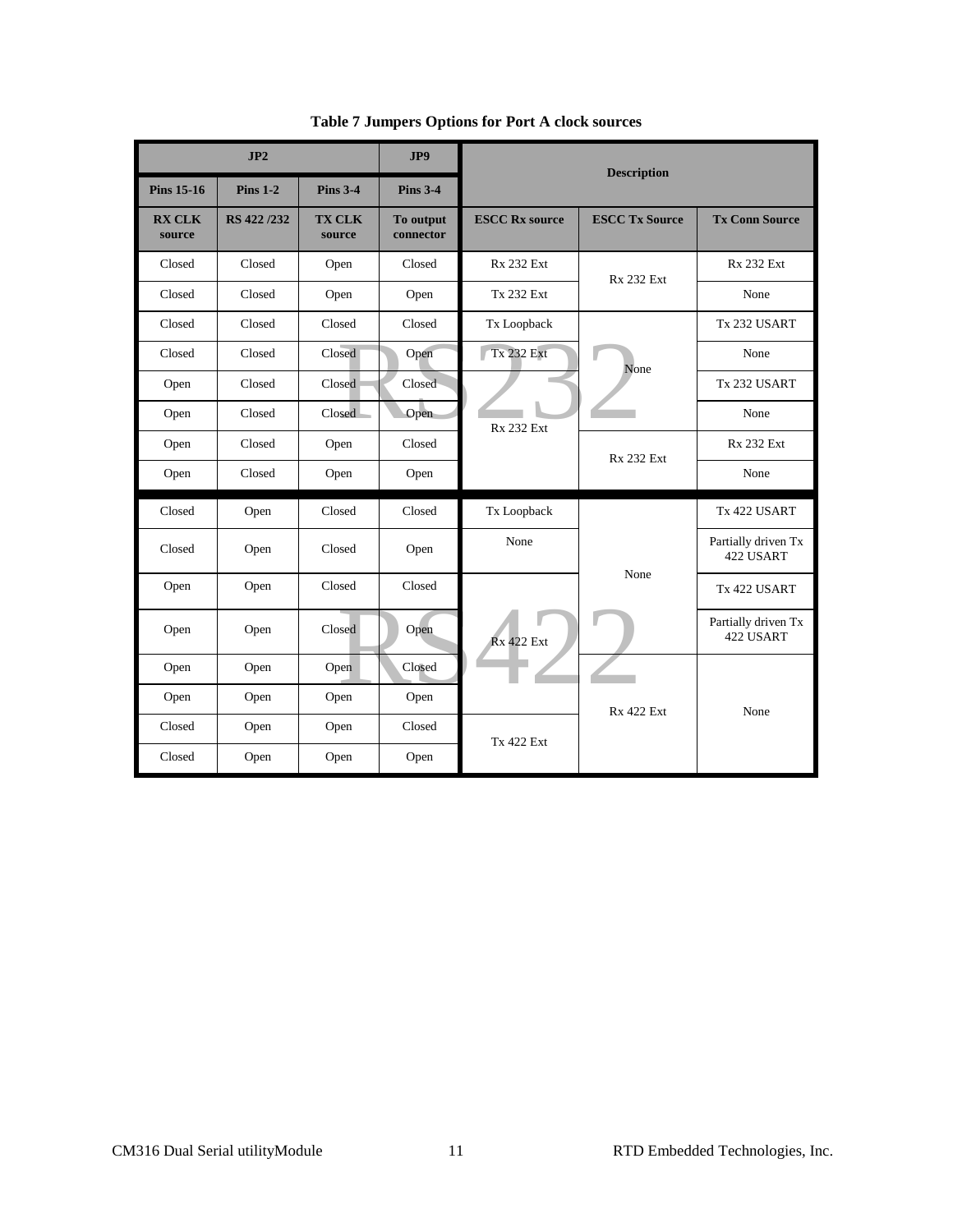<span id="page-17-0"></span>

|                         | JP2              |                         | JP9                    | <b>Description</b>    |                       |                                  |  |  |  |  |
|-------------------------|------------------|-------------------------|------------------------|-----------------------|-----------------------|----------------------------------|--|--|--|--|
| <b>Pins 15-16</b>       | <b>Pins 9-10</b> | <b>Pins 11-12</b>       | <b>Pins 3-4</b>        |                       |                       |                                  |  |  |  |  |
| <b>RX CLK</b><br>source | RS 422/232       | <b>TX CLK</b><br>source | To output<br>connector | <b>ESCC Rx source</b> | <b>ESCC Tx Source</b> | <b>Tx Conn Source</b>            |  |  |  |  |
| Closed                  | Closed           | Open                    | Closed                 | <b>Rx 232 Ext</b>     | <b>Rx 232 Ext</b>     | <b>Rx 232 Ext</b>                |  |  |  |  |
| Closed                  | Closed           | Open                    | Open                   | <b>Tx 232 Ext</b>     |                       | None                             |  |  |  |  |
| Closed                  | Closed           | Closed                  | Closed                 | Tx Loopback           |                       | Tx 232 USART                     |  |  |  |  |
| Closed                  | Closed           | Closed                  | Open                   | <b>Tx 232 Ext</b>     | None                  | None                             |  |  |  |  |
| Open                    | Closed           | Closed                  | Closed                 |                       |                       | Tx 232 USART                     |  |  |  |  |
| Open                    | Closed           | Closed                  | Open                   | <b>Rx 232 Ext</b>     |                       | None                             |  |  |  |  |
| Open                    | Closed           | Open                    | Closed                 |                       | <b>Rx 232 Ext</b>     | <b>Rx 232 Ext</b>                |  |  |  |  |
| Open                    | Closed           | Open                    | Open                   |                       |                       | None                             |  |  |  |  |
| Closed                  | Open             | Closed                  | Closed                 | Tx Loopback           |                       | Tx 422 USART                     |  |  |  |  |
| Closed                  | Open             | Closed                  | Open                   | None                  | None                  | Partially driven Tx<br>422 USART |  |  |  |  |
| Open                    | Open             | Closed                  | Closed                 |                       |                       | Tx 422 USART                     |  |  |  |  |
| Open                    | Open             | Closed                  | Open                   | <b>Rx 422 Ext</b>     |                       | Partially driven Tx<br>422 USART |  |  |  |  |
| Open                    | Open             | Open                    | Closed                 |                       |                       |                                  |  |  |  |  |
| Open                    | Open             | Open                    | Open                   |                       | <b>Rx 422 Ext</b>     | None                             |  |  |  |  |
| Closed                  | Open             | Open                    | Closed                 | <b>Tx 422 Ext</b>     |                       |                                  |  |  |  |  |
| Closed                  | Open             | Open                    | Open                   |                       |                       |                                  |  |  |  |  |

**Table 8 Jumpers Options for Port B clock sources**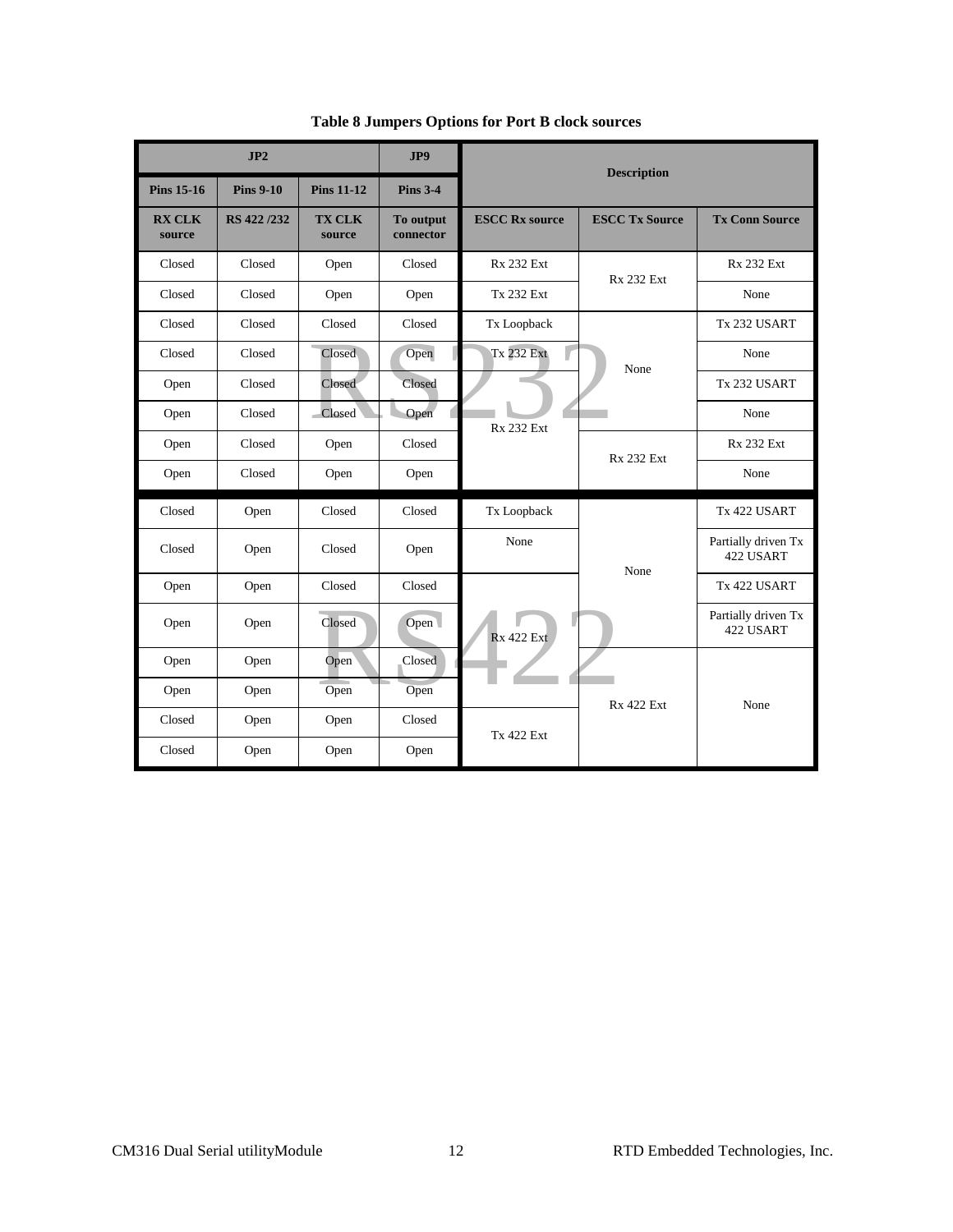### <span id="page-18-2"></span><span id="page-18-0"></span>*JP3 – JP4 DMA Selects*

DMA will only work when **NO** two channels are set to use the same DMA. That is to say that Port A and Port B both transmit and receive must be set to use different DMA requests and acknowledges. DMA does not work without jumpers installed.

| <b>Description</b>   | <b>Jumper Pins</b>   |           |  |  |
|----------------------|----------------------|-----------|--|--|
| Port A (JP3)         |                      |           |  |  |
| Tx DMA 0             | Tx DMA 0             | $1 - 2$   |  |  |
| Tx DMA 1             | Tx DMA 1             | $3-4$     |  |  |
| Tx DMA 2             | Tx DMA 2             | $5 - 6$   |  |  |
| Tx DMA 3             | Tx DMA 3             | $7-8$     |  |  |
| R <sub>x</sub> DMA 0 | Rx DMA 0             | $9-10$    |  |  |
| R <sub>x</sub> DMA 1 | Rx DMA 1             | 11-12     |  |  |
| R <sub>x</sub> DMA 2 | R <sub>x</sub> DMA 2 | $13 - 14$ |  |  |
| R <sub>x</sub> DMA 3 | R <sub>x</sub> DMA 3 | $15 - 16$ |  |  |

#### **Table 9 DMA Jumpers**

### <span id="page-18-3"></span><span id="page-18-1"></span>*JP6 – JP7 I/O Ports*

| <b>Description</b>    |                       | <b>Signal</b> |            | Pin            |  |  |
|-----------------------|-----------------------|---------------|------------|----------------|--|--|
| <b>RS232</b>          | RS422 / 485           | Port A        | Port B     |                |  |  |
| Ground                | Ground                | <b>GND</b>    | <b>GND</b> | 1              |  |  |
|                       | Transmit Data +       | $TXD+$        | $TXD+$     | $\overline{c}$ |  |  |
| <b>Transmit Data</b>  | Transmit Data -       | TXD-          | TXD-       | 3              |  |  |
| <b>Transmit Clock</b> | Transmit Clock -      | TXC-          | TXC-       | $\overline{4}$ |  |  |
| Receive Data          | Receive Data -        | RXD-          | RXD-       | 5              |  |  |
|                       | Receive Data +        | $RXD+$        | $RXD+$     | 6              |  |  |
| Request To Send       | Request To Send -     | RTS-          | RTS-       | 7              |  |  |
| Receive Clock         | Receive Clock -       | $RXC-$        | $RXC-$     | 8              |  |  |
| Clear To Send         | Clear To Send -       | CTS-          | CTS-       | 9              |  |  |
| No Connect            | No Connect            | NC            | NC         | 10             |  |  |
| Data Set Ready        | Data Set Ready -      | DSR-          | DSR-       | 11             |  |  |
|                       | Request To Send +     | $RTS+$        | $RTS+$     | 12             |  |  |
| Ground                | Ground                | <b>GND</b>    | <b>GND</b> | 13             |  |  |
| Data Terminal Ready   | Data Terminal Ready - | DTR-          | DTR-       | 14             |  |  |
| Data Carrier Detect   | Data Carrier Detect - | DCD-          | DCD-       | 15             |  |  |
| No Connect            | No Connect            | NC            | NC         | 16             |  |  |
|                       | Receive Clock +       | $RXC+$        | $RXC+$     | 17             |  |  |
|                       | Data Set Ready +      | $DSR+$        | $DSR+$     | 18             |  |  |
|                       | Data Carrier Detect + | $DCD+$        | $DCD+$     | 19             |  |  |
|                       | Data Terminal Ready + | $DTR+$        | $DTR+$     | 20             |  |  |
|                       | Synchronization +     | SYNC+         | $SYNC+$    | 21             |  |  |
| Synchronization       | Synchronization -     | SYNC-         | SYNC-      | 22             |  |  |
|                       | Transmit Clock +      | TXC+          | TXC+       | 23             |  |  |
| No Connect            | No Connect            | NC            | NC         | 24             |  |  |
|                       | Clear To Send +       | $CTS+$        | $CTS+$     | 25             |  |  |
| No Connect            | No Connect            | NC            | NC         | 26             |  |  |

#### **Table 10 User I/O Ports A and B**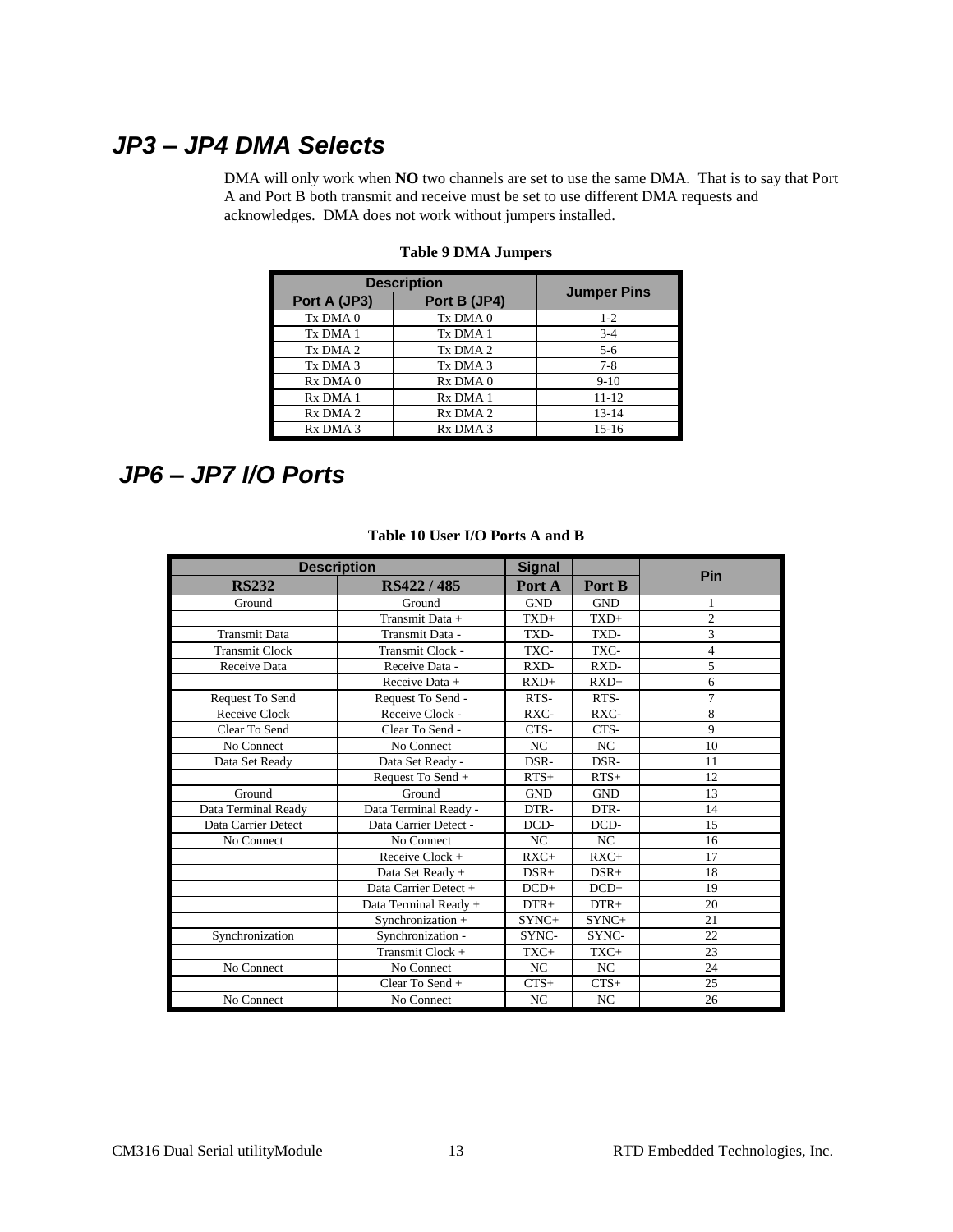# <span id="page-19-0"></span>*JP8 – JP13 RS422 / 485 Terminations*

You can change the mode switch to set either port as RS422 or RS485 (See JP2). In this case, you must connect JP6 or JP7 to an RS422 or RS485 compatible device.

When using RS422 or RS485 mode, you can use the port in either half-duplex (two-wire) or fullduplex (four-wire) configurations. For half-duplex (2-wire) operation, you must connect RXD+ to TDX+, and connect RXD- to TXD-.

Note! These 120-ohm termination resistors are provided on the utilityModule. When these pins are jumpered a 120 $\Omega$  Termination is placed in parallel across the + and – signals. Pins do **NOT** get shorted in RS232 Mode. Termination is usually necessary on all RS422 receivers and at the ends of the RS485 bus. If the termination resistors are required, they can be enabled by jumpering the corresponding bits on JP8 or JP13.

<span id="page-19-2"></span>

|                       | <b>Signal</b> |             |                    |  |  |
|-----------------------|---------------|-------------|--------------------|--|--|
| <b>Description</b>    | Port A        | Port B      | <b>Jumper Pins</b> |  |  |
| Data Set Ready        | <b>DSR</b>    | <b>DSR</b>  | $1 - 2$            |  |  |
| Data Carrier Detect   | <b>DCD</b>    | <b>DCD</b>  | $3 - 4$            |  |  |
| Clear To Send         | <b>CTS</b>    | <b>CTS</b>  | $5 - 6$            |  |  |
| Receive Data          | RxD           | RxD         | $7 - 8$            |  |  |
| Synchronization       | <b>SYNC</b>   | <b>SYNC</b> | $9-10$             |  |  |
| <b>Transmit Clock</b> | <b>TxC</b>    | <b>TxC</b>  | $11 - 12$          |  |  |
| Receive Clock         | RxC           | RxC         | $13 - 14$          |  |  |

**Table 11 Termination Jumpers**

# <span id="page-19-3"></span><span id="page-19-1"></span>*JP9 – JP11 Sync / TxC source*

The TxC jumper should be installed when the ZiLOG ESCC transmitter clock is configured as a source for driving the RxC clock pins in differential mode. The Sync jumper should be installed when the board is used as a source for the synchronization pulse (i.e. internal synchronization). These jumpers should not be installed in RS232 mode.

| <b>Description</b> | <b>Jumper Pins</b> |
|--------------------|--------------------|
| Sync               | $1 - 2$            |
| TxC                |                    |

|  |  | Table 12 Sync / Clk Jumpers |  |  |  |
|--|--|-----------------------------|--|--|--|
|--|--|-----------------------------|--|--|--|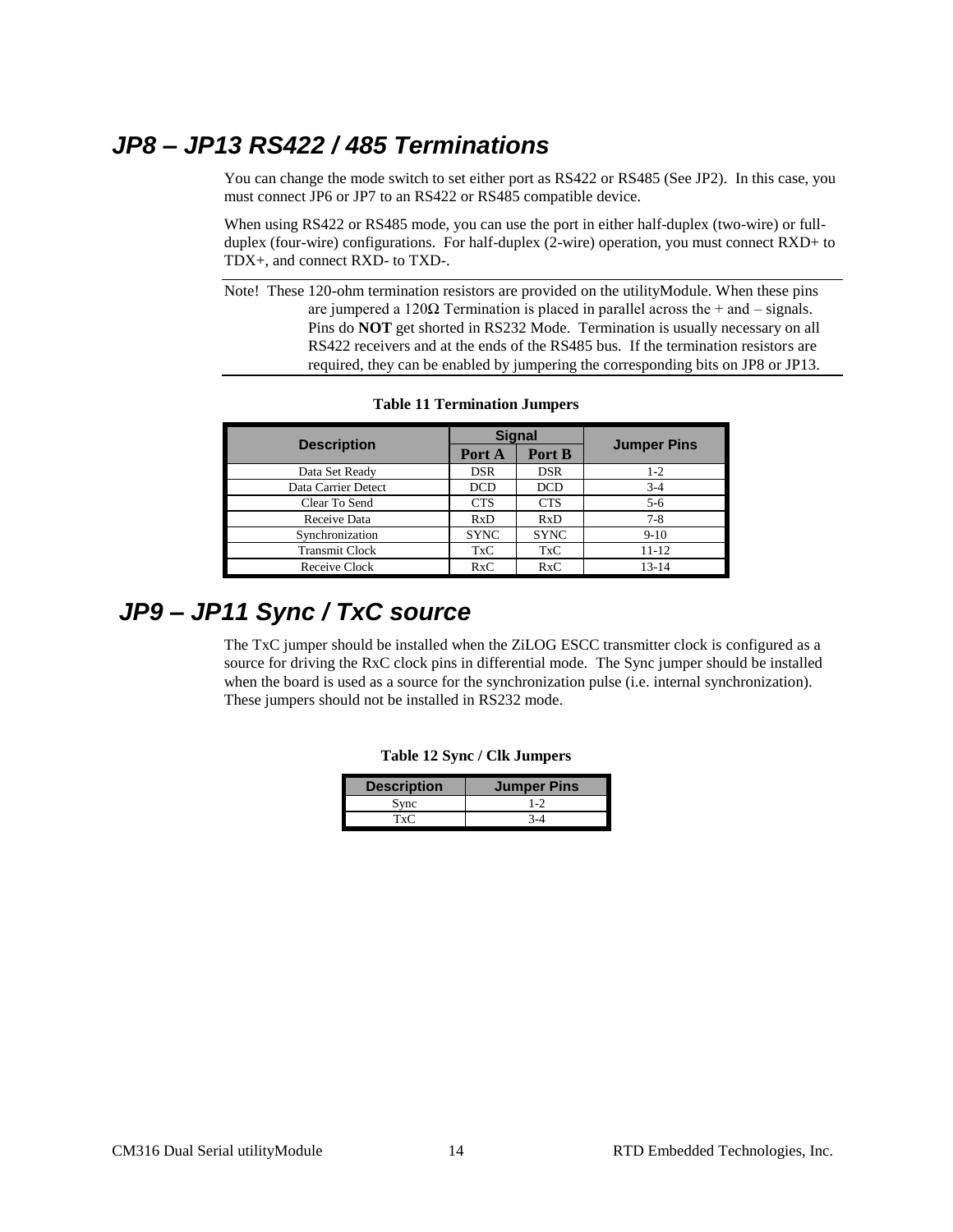### <span id="page-20-0"></span>**Chapter 4 MEMORY MAP**

The figure below shows the board memory map. Addresses are offsets from the Base Address which is determined by the switch settings (see [Table 2\)](#page-10-1):

| <b>Address Offset</b> | <b>Description</b>             |
|-----------------------|--------------------------------|
| 0x0                   | <b>ESCC Command Register A</b> |
| 0x1                   | <b>ESCC Data Register A</b>    |
| 0x2                   | <b>ESCC Command Register B</b> |
| 0x3                   | <b>ESCC Data Register B</b>    |
| 0x4                   | FPGA Status Register           |
| 0x400                 | FPGA Board ID Register         |
| 0x402                 | <b>FPGA Board ID Reset</b>     |

**Table 13 CM316 Memory Map**

# <span id="page-20-3"></span><span id="page-20-1"></span>*0x0 – 0x3 ESCC Communications (Read / Write)*

These registers access the ESCC chip. A read or write to the ESCC command register is done by first writing the address that you want to access on the ESCC to 0x0 port  $A / 0x2$  port B and then reading or writing the data value to or from  $0x0$  port A /  $0x2$  port B. Both of these back to back operations are written to the command register. The data register is used to retrieve serial data from the ESCC FIFO. The user only has to do a read or write to 0x1 port A/ 0x3 port B with the required data value. For further information and the ESCC datasheet see the Zilog website.

## <span id="page-20-2"></span>*0x4 FPGA Status (Read)*

|  |  |  |  |  |  |  | 15 14 13 12 11 10 9 8 7 6 5 4 3 2 1 0 |                            |
|--|--|--|--|--|--|--|---------------------------------------|----------------------------|
|  |  |  |  |  |  |  |                                       | IRRRRRRRRRRRRREBEADSRBDSRA |

- Bit 0: Data Set Ready Status of Port A
- Bit 1: Data Set Ready Status of Port B
- Bit 2: Port A Echo enabling
	- 1: Echo Disabled (Rcvr data always 1) 0: Echo enabled (user will hear own Tx data during active RTS time)
- Bit 3: Port B Echo enabling
- active RTS time) Bit 15-4: Reserved
- 
- 1: Echo Disabled (Rcvr data always 1) 0: Echo enabled (user will hear own Tx data during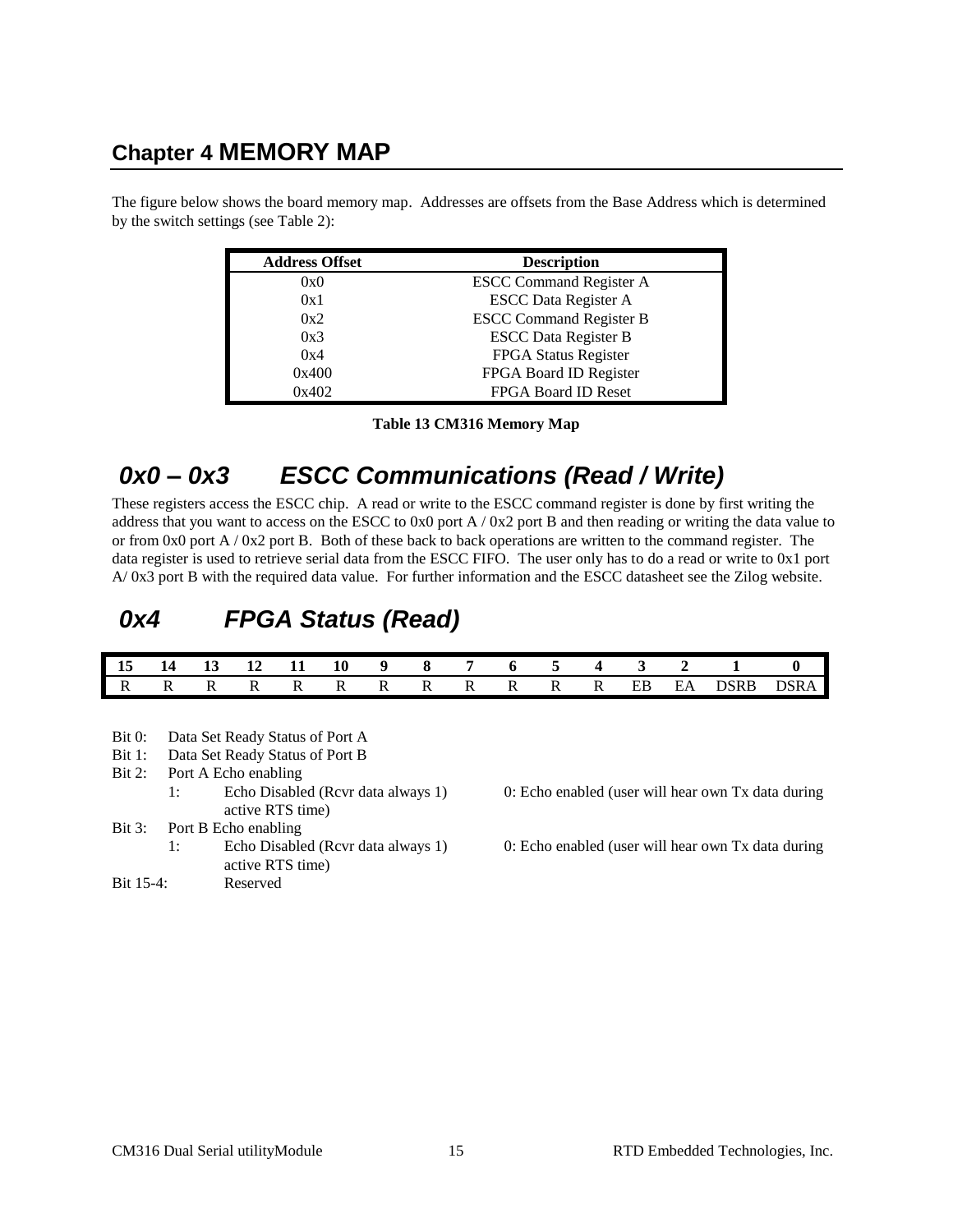# <span id="page-21-0"></span>*0x400 Board ID Register (Read)*

A byte or word accessible read shows the user the device, vendor and fpga board information.

|  |  | 15 14 13 12 11 10 9 8 7 6 5 4 3 2 1 0                 |  |  |  |  |  |
|--|--|-------------------------------------------------------|--|--|--|--|--|
|  |  | D15 D14 D13 D12 D11 D10 D9 D8 D7 D6 D5 D4 D3 D2 D1 D0 |  |  |  |  |  |

| Device ID:   | C <sub>3</sub> 16 |
|--------------|-------------------|
| Vendor ID:   | 1435              |
| FPGA version | <b>XXXX</b>       |

# <span id="page-21-1"></span>*0x402 Board ID Reset (Read)*

A read resets the board ID register counter.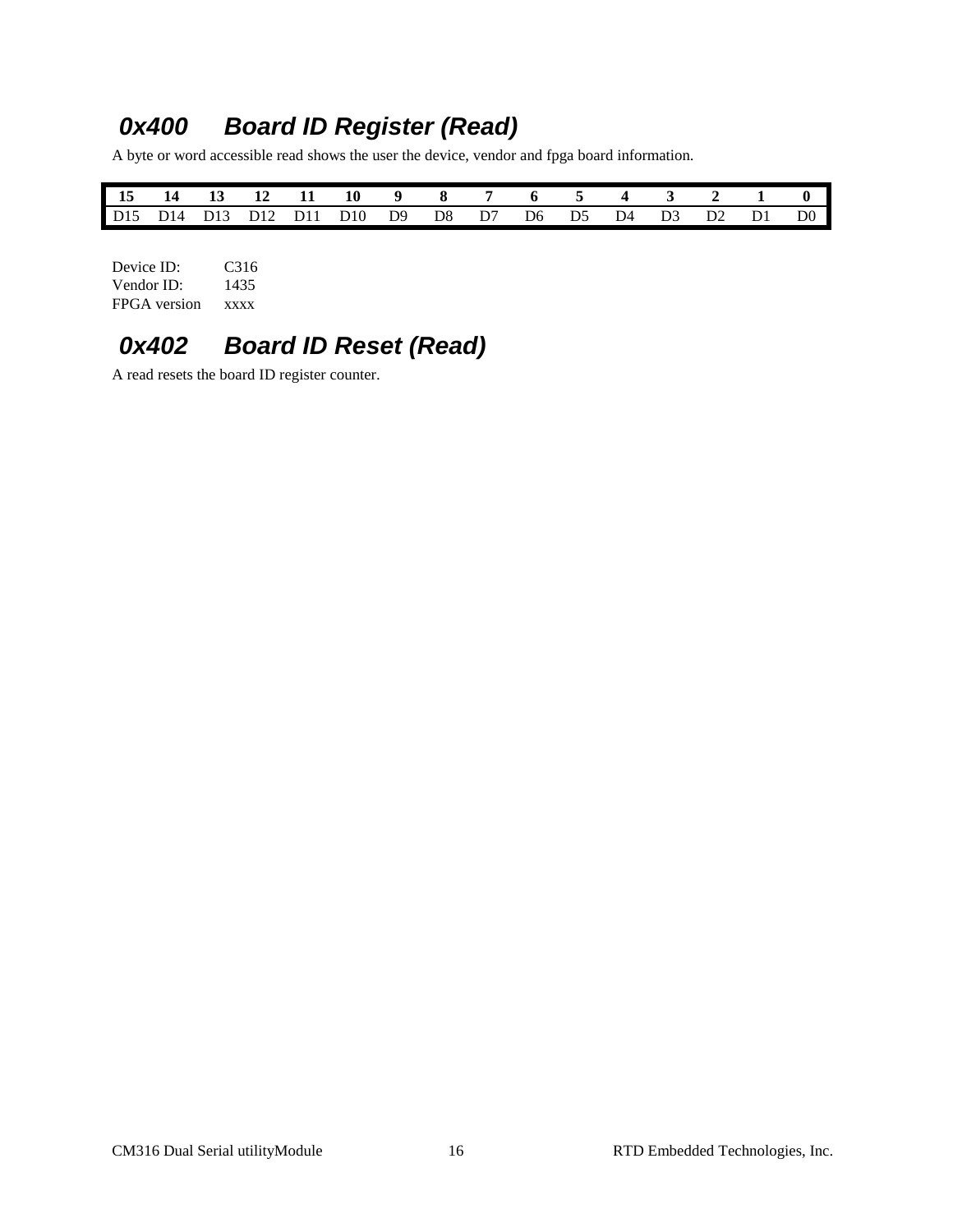### <span id="page-22-1"></span><span id="page-22-0"></span>*COM ports*

The utilityModule features Zilog dual Enhanced Synchronous Communications Controller (ESCC) Z85230 part.

#### **ZiLOG Documentation**

Due to the complexity of the Zilog serial chip, it is impossible for us to reproduce all programming information in this manual. If you will be doing in-depth programming of the serial port controller, we suggest you obtain the Z85230 datasheet / apnotes from the manufacturer.

The Z85230 datasheet is available on-line in electronic format as an Adobe Acrobat (. PDF) file on the Zilog website:

www.zilog.com

You may also contact:

Zilog Worldwide Headquarters

532 Race Street

San Jose, CA 95126-3432

Or by phone/fax:

Phone: 408-558-8500

Fax: 408-558-8300

### <span id="page-22-2"></span>*16 Mbps support*

With 16 MHz clock input selected (JP2, 7-8 left open), the utilityModule is capable of provide data rates up to 16 Mbps using NRZ encoding in RS422/RS485 mode. Since RS232 standard restricts data rate to 20 Kbps, you might experience failure at higher data rate above 250 Kbps with 16 MHz clock select for the utilityModule.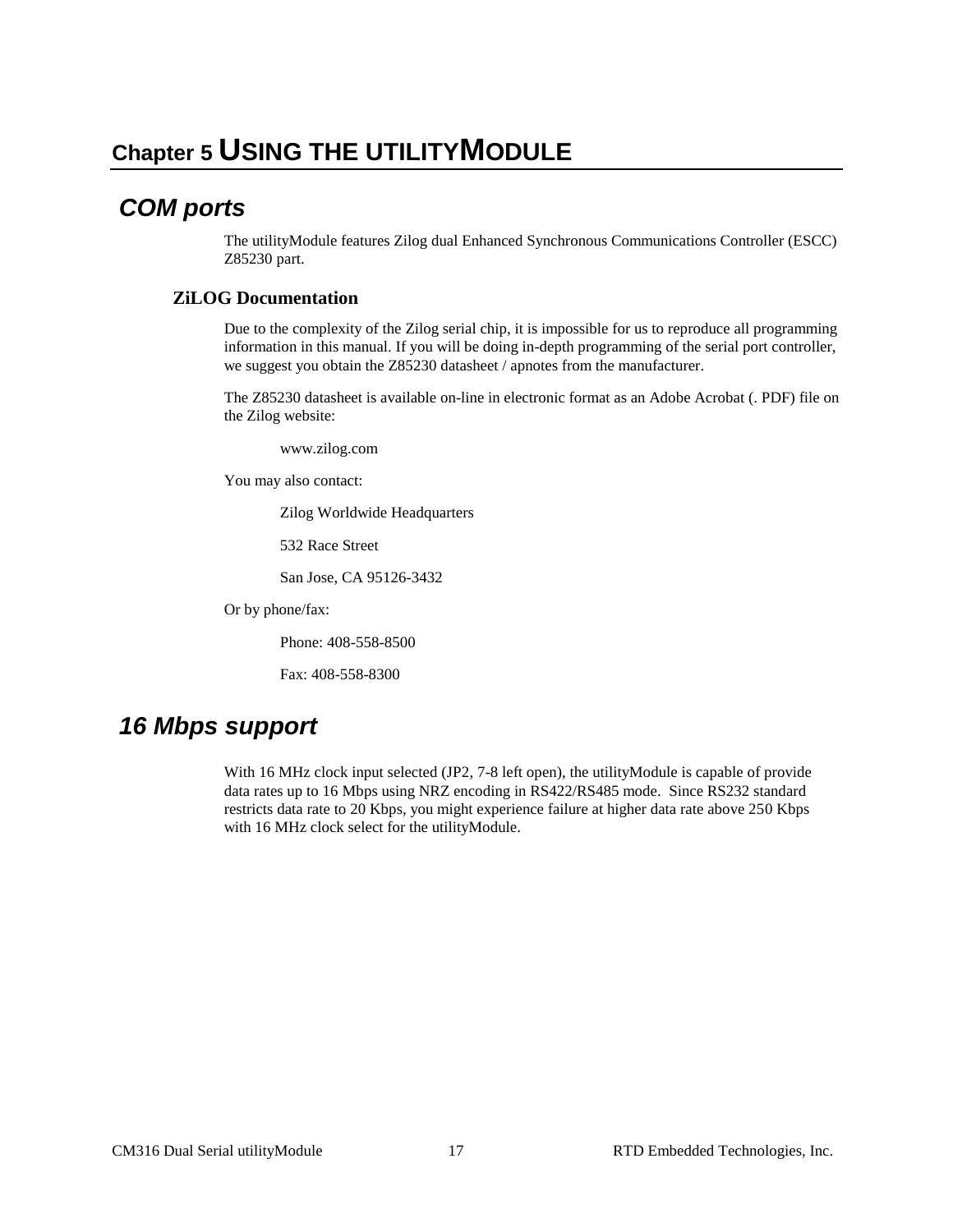# <span id="page-23-0"></span>**Chapter 6 RETURN POLICY AND WARRANTY**

# <span id="page-23-1"></span>*Return Policy*

If you wish to return a product to the factory for service, please follow this procedure:

Read the Limited Warranty to familiarize yourself with our warranty policy.

Contact the factory for a Return Merchandise Authorization (RMA) number.

Please have the following available:

- Complete board name
- Board serial number
- A detailed description of the board's behavior

**List the name of a contact person**, familiar with technical details of the problem or situation, **along with their phone and fax numbers, address, and e-mail address** (if available).

#### **List your shipping address!!**

Indicate the shipping method you would like used to return the product to you. *We will not ship by next-day service without your pre-approval.*

*Carefully package the product, using proper anti-static packaging.*

*Write the RMA number in large (1") letters on the outside of the package.*

*Return the package to:*

*RTD Embedded Technologies, Inc. 103 Innovation Blvd. State College PA 16803-0906 USA*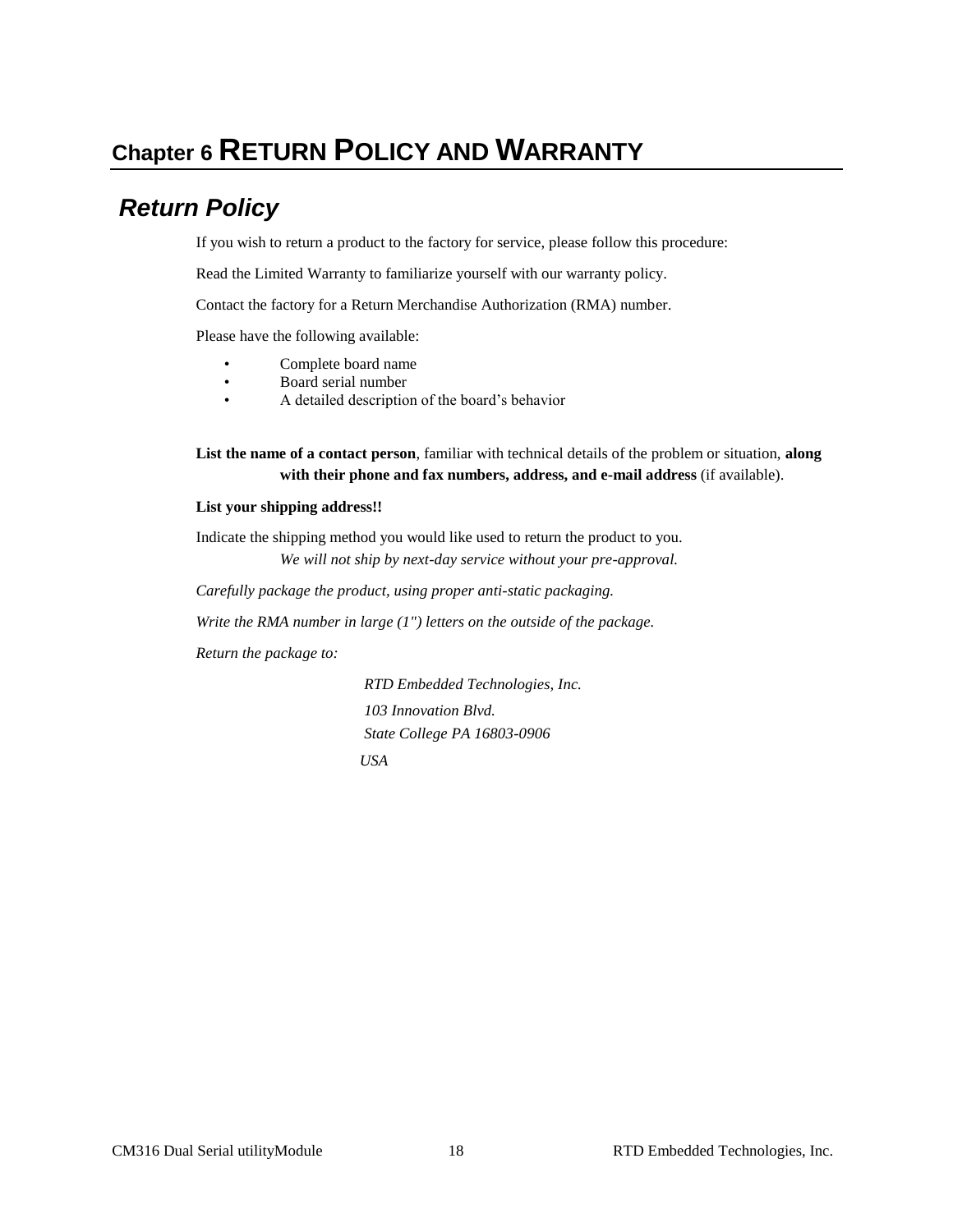## <span id="page-24-0"></span>*Limited Warranty*

RTD Embedded Technologies, Inc. warrants the hardware and software products it manufactures and produces to be free from defects in materials and workmanship for one year following the date of shipment from RTD Embedded Technologies, INC. This warranty is limited to the original purchaser of product and is not transferable.

During the one year warranty period, RTD Embedded Technologies will repair or replace, at its option, any defective products or parts at no additional charge, provided that the product is returned, shipping prepaid, to RTD Embedded Technologies. All replaced parts and products become the property of RTD Embedded Technologies. Before returning any product for repair, customers are required to contact the factory for an RMA number.

THIS LIMITED WARRANTY DOES NOT EXTEND TO ANY PRODUCTS WHICH HAVE BEEN DAMAGED AS A RESULT OF ACCIDENT, MISUSE, ABUSE (such as: use of incorrect input voltages, improper or insufficient ventilation, failure to follow the operating instructions that are provided by RTD Embedded Technologies, "acts of God" or other contingencies beyond the control of RTD Embedded Technologies), OR AS A RESULT OF SERVICE OR MODIFICATION BY ANYONE OTHER THAN RTD Embedded Technologies. EXCEPT AS EXPRESSLY SET FORTH ABOVE, NO OTHER WARRANTIES ARE EXPRESSED OR IMPLIED, INCLUDING, BUT NOT LIMITED TO, ANY IMPLIED WARRANTIES OF MERCHANTABILITY AND FITNESS FOR A PARTICULAR PURPOSE, AND RTD Embedded Technologies EXPRESSLY DISCLAIMS ALL WARRANTIES NOT STATED HEREIN. ALL IMPLIED WARRANTIES, INCLUDING IMPLIED WARRANTIES FOR MECHANTABILITY AND FITNESS FOR A PARTICULAR PURPOSE, ARE LIMITED TO THE DURATION OF THIS WARRANTY. IN THE EVENT THE PRODUCT IS NOT FREE FROM DEFECTS AS WARRANTED ABOVE, THE PURCHASER'S SOLE REMEDY SHALL BE REPAIR OR REPLACEMENT AS PROVIDED ABOVE. UNDER NO CIRCUMSTANCES WILL RTD Embedded Technologies BE LIABLE TO THE PURCHASER OR ANY USER FOR ANY DAMAGES, INCLUDING ANY INCIDENTAL OR CONSEQUENTIAL DAMAGES, EXPENSES, LOST PROFITS, LOST SAVINGS, OR OTHER DAMAGES ARISING OUT OF THE USE OR INABILITY TO USE THE PRODUCT.

SOME STATES DO NOT ALLOW THE EXCLUSION OR LIMITATION OF INCIDENTAL OR CONSEQUENTIAL DAMAGES FOR CONSUMER PRODUCTS, AND SOME STATES DO NOT ALLOW LIMITATIONS ON HOW LONG AN IMPLIED WARRANTY LASTS, SO THE ABOVE LIMITATIONS OR EXCLUSIONS MAY NOT APPLY TO YOU.

THIS WARRANTY GIVES YOU SPECIFIC LEGAL RIGHTS, AND YOU MAY ALSO HAVE OTHER RIGHTS WHICH VARY FROM STATE TO STATE.